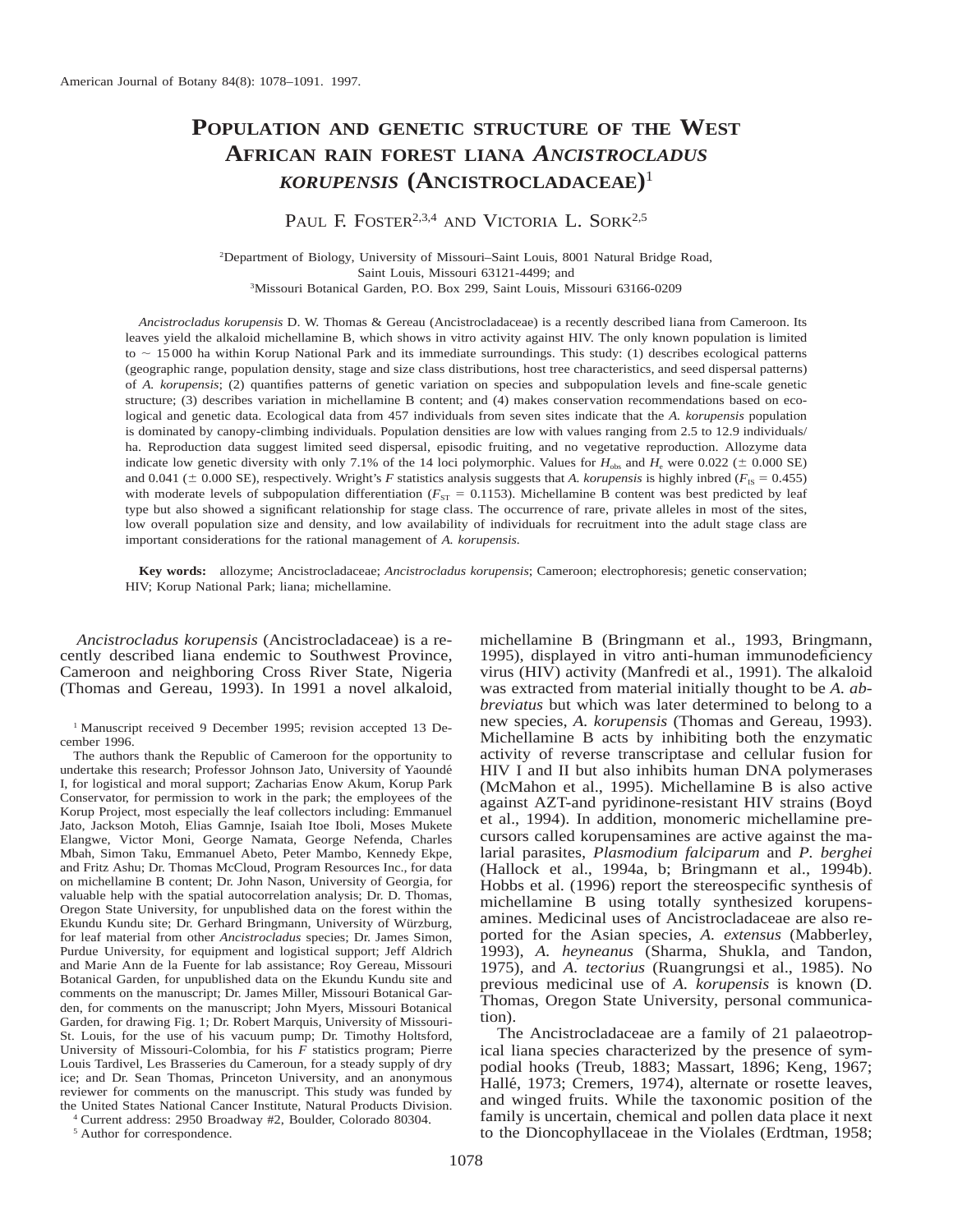Bringmann, 1985; Bringmann et al., 1990). Recent analysis using *rbcL* sequences further supports this relationship (Cameron, Chase, and Swensen, 1995). Much of the work on the family has examined properties of the naphthylisoquinoline alkaloids and their synthesis (Bringmann, 1985, 1986, 1995; Bringmann et al., 1990; Bringmann, Pokorny, and Zinsmeister, 1991; Rizzacasa and Sargent, 1991a, b; Ruangrungsi et al., 1985; Sharma, Shukla, and Tandon, 1975). Ecological and systematics data have been confined to regional floras (Steenis, 1948; Ramamoorthy, 1976; Léonard, 1982, 1986), new species descriptions (Léonard, 1984; Thomas and Gereau, 1993), family overviews (Gilg, 1925; Hutchinson, 1973; Cronquist, 1981) and observations (Erdtman, 1958, Keng, 1970, Bringmann et al., 1994a).

In order to manage this potentially important liana species it is necessary to understand both the ecology and genetics of its known population. Although the terms 'population'' and "subpopulation" are used inconsistently in the literature, we will use Wright's (1951) convention and consider the known species distribution of *A. korupensis* in Cameroon as the population and divisions within its distribution as subpopulations. Ecological data important to the management of a plant species include: size of the population, structure of various age or stage classes, dispersal and seedling recruitment patterns, and growth habits. These data indicate whether the population is stable, the number of individuals that could be harvested without threatening the population, and growth requirements important for the successful cultivation of the species.

Genetic data are necessary for ensuring that the species' genetic integrity is maintained during propagation, cultivation, and harvesting procedures. Species-specific measurements of the level and distribution of genetic variation are important because patterns of genetic variation cannot be predicted for rare plants based on life history traits (Hamrick and Godt, 1994). In addition no genetic data have been reported for a liana making it impossible to generalize from other species. Therefore, this synthesis of ecological and genetic data is critical for the management and conservation of *A. korupensis* (Caughley, 1994).

The most common approach to quantifying the amounts and distribution of genetic variation within and among subpopulations across a species' range is the use of Wright's hierarchical *F* statistics (Wright, 1951). These statistics compare the levels of inbreeding at the individual level compared to the subpopulation  $(F_{IS})$  and subpopulation compared to the total population  $(F_{ST})$  (Hartl, 1988). Allozyme data are particularly amenable to these statistics, and several algorithms have been developed (Weir and Cockerham, 1984; Slatkin, 1985; Slatkin and Barton, 1989; Weir, 1990; Nei, 1972; Cockerham and Weir, 1993). To obtain more fine-scale information on gene flow at a scale below the subpopulation level, it is useful to examine the spatial distribution of individual genotypes. This fine-scale genetic structure can reveal to what degree isolation by distance (IBD) has occurred for the population. Heywood (1991) defines IBD as local deviations from the globally expected gene frequencies due to nondirected processes. Spatial autocorrelation techniques examine the deviance of individuals at given dis-

tance categories from the expected frequencies (Sokal and Oden, 1978a, b). Significant IBD patterns indicate the influences of gene flow and genetic drift on the population. Spatial autocorrelation statistics often utilize Moran's *I* directly (Dewey and Heywood, 1988; Campbell and Dooley, 1992; Sork, Huang, and Wiener, 1993) or incorporate Moran's *I* into calculations for an estimator of Wright's coefficient of coancestry,  $\rho_{ii}$  (Loiselle et al., 1995).

This study describes several aspects of the population biology of *A. korupensis* in Korup National Park, Cameroon. The major objectives are to: (1) describe the geographic range, stage and size class distributions, densities, host tree characteristics, and seed dispersal patterns of *A. korupensis*; (2) quantify the amount and distribution of genetic variation within and among subpopulations using genetic diversity measures, *F* statistics, and spatial autocorrelation statistics; (3) describe levels of michellamine B and examine ecological characters to explain patterns of variation; and (4) make conservation recommendations based on ecological and genetic data.

## MATERIALS AND METHODS

*Study site*—We undertook this study in the southern portion of Korup National Park, Southwest Province, Cameroon (5°00'N, 8°45'E) and adjacent to its southeastern boundary. The 125 000-ha park ranges in elevation from 40 to 1 079 m. Twelve-year meteorological data from the nearby Ndian Estate indicate a mean annual rainfall of 5 382 mm with the most precipitation falling from June through September and the drier months occurring from December through February (Ministry of Plan and Regional Development, Republic of Cameroon, 1989).

Soils from *Ancistrocladus korupensis* habitat are characteristically sandy (71–89% sand), strongly acidic (pH 4.3–4.6), low in clay content  $(4–20%)$ , and generally low in available phosphorus  $(0.002–0.005 \text{ g/kg})$ (Gartlan et al., 1986). Newbery et al. (1988), however, found higher levels of extractable phosphorus (0.0074–0.0136 g/kg) during the dry season for the same area. Gartlan et al. (1986) suggest that low phosphorus availability would favor tree species with ectomycorrhizal associations. Indeed, Newbery et al. (1988) found that ectomycorrhizae are associated with ten caesalpinioid genera from the low-phosphorus site. Although these genera represent only 8% of the species, they account for 28% of the basal area at the site. More recently, Newbery and Gartlan (1996) report that three ectomycorrhizal, caesalpinioid species (*Microberlinia bisulcata, Tetraberlinia bifoliolata,* and *T. moreliana*) dominate and are restricted to the nutrient-poor habitat of *A. korupensis.* Thomas and Carpenter-Boggs (1995) report a vesicular–arbuscular mycorrhizal fungi association in *A. korupensis.*

The most common tree species found in association with *A. korupensis* include *Oubangia alata* (Scytopetalaceae), *Microberlinia bisulcata* (Leguminosae), *Strephonema pseudocola* (Combretaceae), and *Cola rostrata* (Sterculiaceae) (Gartlan et al., 1986). Families represented by the highest number of species of common trees at the Ekundu Kundu site include Leguminosae, Euphorbiaceae, and Olacaceae (D. Thomas, Oregon State University, personal communication). Data from 0.1-ha transects from 11 lowland African forest sites show Korup to be the most diverse with 100 tree and 39 liana species representing 43 families  $\geq$  2.5 cm diameter at breast height (dbh) (Gentry, 1993).

*Species description*–*Ancistrocladus korupensis* D. W. Thomas & Gereau is a rain forest liana restricted to southwestern Cameroon with a single, isolated collection from neighboring Nigeria (Thomas and Gereau, 1993). Individuals occur at elevations between 40 and 160 m (Thomas and Gereau, 1993; R. Gereau, Missouri Botanical Garden, personal communication). *A. korupensis* grows free-standing until reaching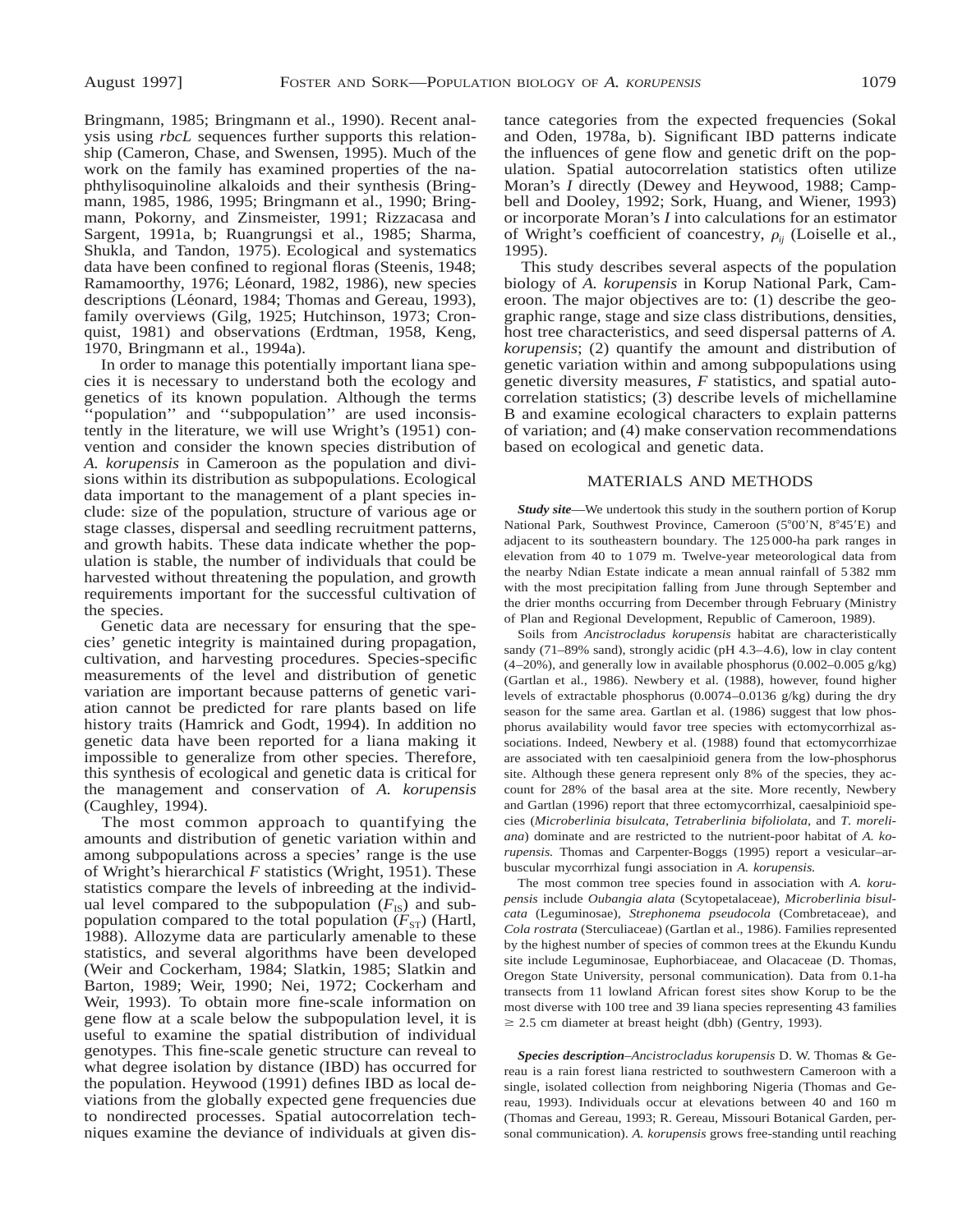

Fig. 1. Site map for Korup National Park. See Table 1 for site codes.

heights of 3–4 m when a lateral bud somewhat below the apical meristem sprouts and sends an aerial, hooked stem upwards. Once climbing, the original sapling arches over and the former apex dies back leaving a continuous, unbranched liana stem (Thomas and Gereau, 1993; P. Foster, personal observation). *A. korupensis* reroots only if the original rooting point is damaged (P. Foster, personal observation).

Large, climbing individuals have a black, rough bark, violet red cambium layer with no exudate, and are usually confined to one host tree. There are two types of leaves. Most leaf biomass consists of rosettes, or clusters of eight to ten leaves at the end of the stem. Rosette formation may be due to the accumulation of auxin in the pendant branches forming shortened internodes. Erect, climbing shoots bear simple, alternate, and much longer leaves. Free-standing saplings have similar, long leaves and are pachycaulous. Flowers are perfect with dimorphic pale yellow-green sepals; shorter, pale yellow to pink petals; ten stamens in two whorls; and three styles (Thomas and Gereau, 1993; R. Gereau, Missouri Botanical Garden, personal communication). Flowering phenology is poorly known and difficult to assess because flowering occurs within the canopy and flower parts are not deciduous. Reports from local residents indicate that adults may not flower annually (R. Gereau, Missouri Botanical Garden and D. Thomas, Oregon State University, personal communication). The characteristic five-winged fruits appear in late February on the forest floor. The fruit's wings appear to be more effective in orienting the fruit so that the radicle emerges adjacent to the ground (i.e., right side down) than dispersing the fruit over large distances (R. Gereau, Missouri Botanical Garden, personal communication).

*Field collection*—In April 1992 four host trees were felled in the Ekundu Kundu site and leaves of *A. korupensis* harvested for michel-

TABLE 1. Sites of *Ancistrocladus korupensis* with site numbers, abbreviations, and types of analyses.

|                       | <b>Site</b>                                                                               | Abbreviation                                   | Types of analyses                                                                                                               |
|-----------------------|-------------------------------------------------------------------------------------------|------------------------------------------------|---------------------------------------------------------------------------------------------------------------------------------|
| 2<br>3<br>4<br>5<br>6 | Akpasang<br>Ekundu Kundu<br>Ikassa<br>Last Bush<br>Mana River<br>Rengo Camp<br>Rengo Rock | AК<br>EК<br>IK<br>LB<br>МA<br>RC.<br><b>RR</b> | ecological, genetic<br>ecological, genetic<br>ecological, genetic<br>ecological<br>ecological, genetic<br>genetic<br>ecological |

lamine B extraction. The discovery of significant michellamine B levels in leaf litter by the National Cancer Institute in March 1993 led to the collection of fallen leaves for michellamine B extraction beginning in October 1993 by employees of the Korup Project (hereafter ''leaf collectors'') (Thomas et al., 1994). Their work led to the development of excellent search images of both the fallen leaves and liana stem as well as the discovery of several dozen individuals.

Mapping of individuals and collection of material for this study began in February 1994. Seven sites were selected to represent the geographic range of the species in both known and unexplored areas (Fig. 1). Ecological data were recorded at six of the sites, while genetic material was collected at five sites (Table 1). The seven sites were: (1) Akpasang (AK), located just east of the Akpasang River (only seven individuals were collected and measured here due to the remoteness of the site); (2) Ekundu Kundu (EK), located east of Korup National Park along the Ekundu Kundu Road (this area is currently unprotected); (3) Ikassa (IK), located on the southern border of the park along the trail to Akpasang Village; (4) Last Bush (LB), located north of IK along a trail connecting the village of Ikassa Last Bush to the main east–west corridor through the Park (Transect P); (5) Mana River (MA), located parallel to the Ndian/Mana River and west of the EK site; (6) Rengo Camp (RC), located along the northern and western limit of the species' range including Chimpanzee camp; and (7) Rengo Rock (RR), located along a trail from Transect P north towards Rengo Rock. In addition, 30 individuals were randomly selected from the 2000 seedlings growing in the Korup Project nursery in Mundemba. These seedlings were grown from seeds collected in March 1993 from the EK, MA, RC, and IK sites. A sample size of 30 seedlings was selected based on limitations in freeze-drying capacity and the goal of maximizing sampling from the natural population.

Seven sites were selected throughout the entire geographic range of the plant's distribution. Within each site we wanted to maximize the geographic area covered. Therefore, we sampled by walking parallel to and within  $\sim 100$  m on either side of a trail. In order to calculate density using nearest-neighbor methods, the closest unsampled individual was always the next to be sampled. This method was the most efficient way to maximize the number of individuals sampled over the geographical range of the species. The disadvantage of this approach was that it created subpopulations with elongated shapes and distances greater than genes flowed through pollination and seed dispersal. We, therefore, used maps of the individuals at each site to create subpopulations formed from naturally occurring clusters of individuals and separated by areas where no individuals occurred.

Plant locations were mapped using a compass coordinate and distance to a known reference point (usually a kilometre reading along a path) or to a previously mapped individual. Due to security concerns raised by the Park Conservator, individuals were not permanently tagged but were numbered with a small red plastic tag attached to a tree sapling branch  $\sim$  1.5 m from the ground and within 2 m of the liana stem. We collected the following data for each individual: stem diameter, stage class, distance and compass bearing to host tree, host tree diameter at breast height (dbh), and number of *A. korupensis* seedlings within 5 m of the host tree. Because *A. korupensis* usually loops several times on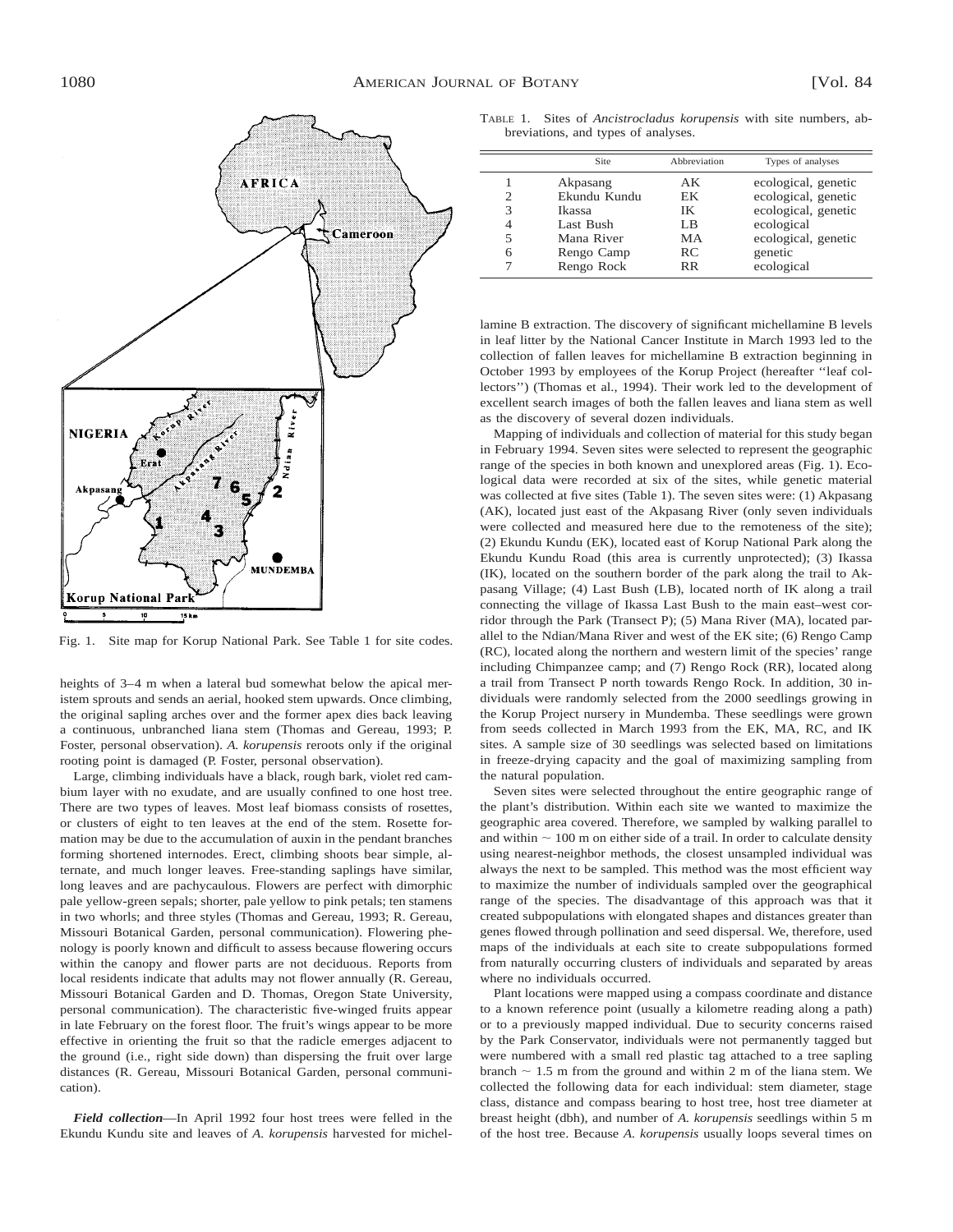|                         |                                                                                                            | System                                                                                                     |                                                                                                            |
|-------------------------|------------------------------------------------------------------------------------------------------------|------------------------------------------------------------------------------------------------------------|------------------------------------------------------------------------------------------------------------|
|                         | $8-$                                                                                                       | 11                                                                                                         | 34                                                                                                         |
| Enzymes                 | AAT                                                                                                        | <b>IDH</b>                                                                                                 | <b>ACP</b>                                                                                                 |
|                         | МE                                                                                                         | <b>PGM</b>                                                                                                 | <b>CE</b>                                                                                                  |
|                         | <b>TPI</b>                                                                                                 | $6-PGD$                                                                                                    | FE                                                                                                         |
|                         |                                                                                                            |                                                                                                            | LAP                                                                                                        |
|                         |                                                                                                            |                                                                                                            | PGI                                                                                                        |
| Gel buffer ingredients  | $0.04$ mol/L LiOH<br>0.029 mol/L Boric acid<br>$0.033$ mol/L. Tris<br>$0.006$ mol/L Citric acid            | $0.009$ mol/L L-Histidine<br>HCl monohydrate                                                               | 0.04 mol/L Citric acid<br>monohydrate                                                                      |
| Tray buffer ingredients | 0.388 mol/L LiOH<br>0.263 mol/L Boric acid                                                                 | $0.4$ mol/L Citric acid<br>trisodium salt                                                                  | $0.3$ mol/L Boric acid<br>$0.1$ mol/L NaOH                                                                 |
| pH                      | 7.6                                                                                                        | 7.0                                                                                                        | 8.6                                                                                                        |
| Power                   | 40 A                                                                                                       | $45 - 55$ A                                                                                                | $150 - 200$ V                                                                                              |
| Run time (h)            | 3.0                                                                                                        | 4.5                                                                                                        | 5.5                                                                                                        |
| Reference               | Soltis and Soltis, 1989 (modified<br>by J. Hamrick, University of<br>Georgia, personal communica-<br>tion) | Soltis and Soltis, 1989 (modified<br>by J. Hamrick, University of<br>Georgia, personal communica-<br>tion) | Soltis and Soltis, 1989 (modified<br>by J. Hamrick, University of<br>Georgia, personal communica-<br>tion) |

TABLE 2. Enzymes and their buffer systems used in genetic diversity survey of *Ancistrocladus korupensis.* Full names of enzymes are given in text.

the ground before climbing, stem diameter measurements were taken from the point on the stem where it emerges from the ground rather than at breast height or its maximum thickness. Life stage classes were defined as: (1) free-standing  $\geq 2$  m; (2) climbing with leaf biomass in the subcanopy; or (3) climbers with leaf biomass in the canopy.

Entire rosettes of leaves (usually two to three rosettes per plant) were collected from each individual and transported back to the park headquarters in Mundemba for freeze drying. Two to three leaves per rosette were stored in plastic bags in a cooler with ice packs at the headquarters until freeze dried (not more than 3 d). Leaves were processed for freeze drying by cutting the lateral half of the leaf nearly to the midvein and labeling with a piece of paper attached with a paper clip. Leaf samples were typically  $4 \times 10$  cm. Two leaf samples per individual were stacked neatly in the bottom chamber of a 3-L secondary vacuum trap (Labconco Corporation, Kansas City, MO). The upper chamber was filled with dry ice (transported from the Brasseries du Cameroun in Douala) and  $\sim$  20 mL of 95% ethyl alcohol. The chamber was then attached to a Maxima D4C vacuum pump (Fisher Scientific, Pittsburgh, PA), creating a bench top freeze dryer. Thermocouple temperature readings ranged from  $-50^{\circ}$  to  $-60^{\circ}$ C during freeze drying. After 24 h the vacuum was released slowly, the leaves inspected, and the frozen condensation removed from the bottom of the upper chamber. Brittle leaves were removed while those that were still flexible were freeze dried for an additional 12–24 h. Freeze-dried leaves were stored in manila coin envelopes placed in resealable bags with desiccant and transported to St. Louis. In addition one leaf from each individual was air dried and sent to the National Cancer Institute, Natural Products Division, Frederick, MD for michellamine B analysis.

Locations of *A. korupensis* seedlings beneath two adults were mapped in the permanent plot of D. Newbery (University of Stirling) just west of the RR site. Each set of seedlings was mapped with a 10 m wide transect. The transect began at the parent's root and passed directly through the host tree continuing until no other seedlings were encountered. We recorded each seedling's distance along the transect, height, and number of leaves.

*Electrophoresis*—Freeze-dried leaves were stored in desiccant at room temperature until enzyme extraction. Extracts were prepared by grinding leaves with liquid nitrogen using a mortar and pestle. The extraction buffer consisted of 0.2 mol/L sucrose, 0.001 mol/L EDTA, 0.003 mol/L DTT, 0.005 mol/L ascorbic acid (sodium salt), 0.003 mol/L

sodium bisulfite, 5% PVP-40, 0.1% ß-mercaptoethanol, and 0.016 mol/L sodium phosphate buffer (Wendel and Parks, 1982, modified). This buffer was added to the pulverized leaf, the slurry allowed to absorb onto  $4 \times 6$  mm filter paper wicks, and the wicks then stored at  $-70^{\circ}$ C. Using standard horizontal starch-gel electrophoresis procedures (see Hamrick and Loveless, 1986; Weeden and Wendel, 1989; Wendel and Weeden, 1989; Kephart, 1990; Acquaah, 1992; Soltis and Soltis, 1989; Liengsiri, Piewluang, and Boyle, 1990), we surveyed 21 enzymes across a total of six buffer system combinations. The 11 enzymes and 14 putative loci we selected were based on clarity of resolution (name followed by abbreviation and E.C. number): aspartate aminotransferase (AAT 2.6.1.1), malic enzyme (ME 1.1.1.40), triose phosphate isomerase (TPI 5.3.1.1), isocitrate dehydrogenase (IDH 1.1.1.42), phosphoglucomutase (PGM 2.7.5.1), 6-phosphogluconic dehydrogenase (6-PGD 1.1.1.44), acid phosphotase (ACP 3.1.3.2), colorimetric esterase (CE 3.1.1.-), fluorescent esterase (FE 3.1.1.-), leucine aminopeptidase (LAP 3.4.11.1), and phosphoglucoisomerase (PGI 5.3.1.9) (Table 2).

*Data analysis*—We used SAS (SAS Institute, Cary, NC) to calculate descriptive statistics including: numbers of individuals in each stage class, stem diameter, and distance to and dbh of host tree across sites. An analysis of variance (ANOVA) tested the effect of stem diameter on stage class with stem diameter log*<sup>e</sup>* transformed. Additional analyses of variance tested the differences between Stages 2 and 3 on distance between liana and host and dbh of the host tree. Both distance and tree dbh were  $log_{10}$ -transformed to equalize variances among the stage classes (Sokal and Rohlf, 1981). We used circular statistics to test for nonrandomness in compass bearing to host tree using a Rayleigh test (Batschelet, 1981):

$$
r = \frac{1}{N} \left[ \left( \sum \cos \phi_i \right)^2 + \left( \sum \sin \phi_i \right)^2 \right]
$$

where  $r =$  the length of the mean vector, *N* is the sample size, and  $\phi$ is the compass bearing to the tree. Goodness of fit for proportions among stage classes was tested using a *G* test (Sokal and Rohlf, 1981):

$$
G = 2 \sum_{i=1}^{a} f_i \ln \left( \frac{f_i}{\hat{f}_i} \right)
$$

where  $f_i$  = the observed frequency at the *i*th observation from 1 to *a* and  $\hat{f}_i$  is the expected frequency calculated by multiplying the stage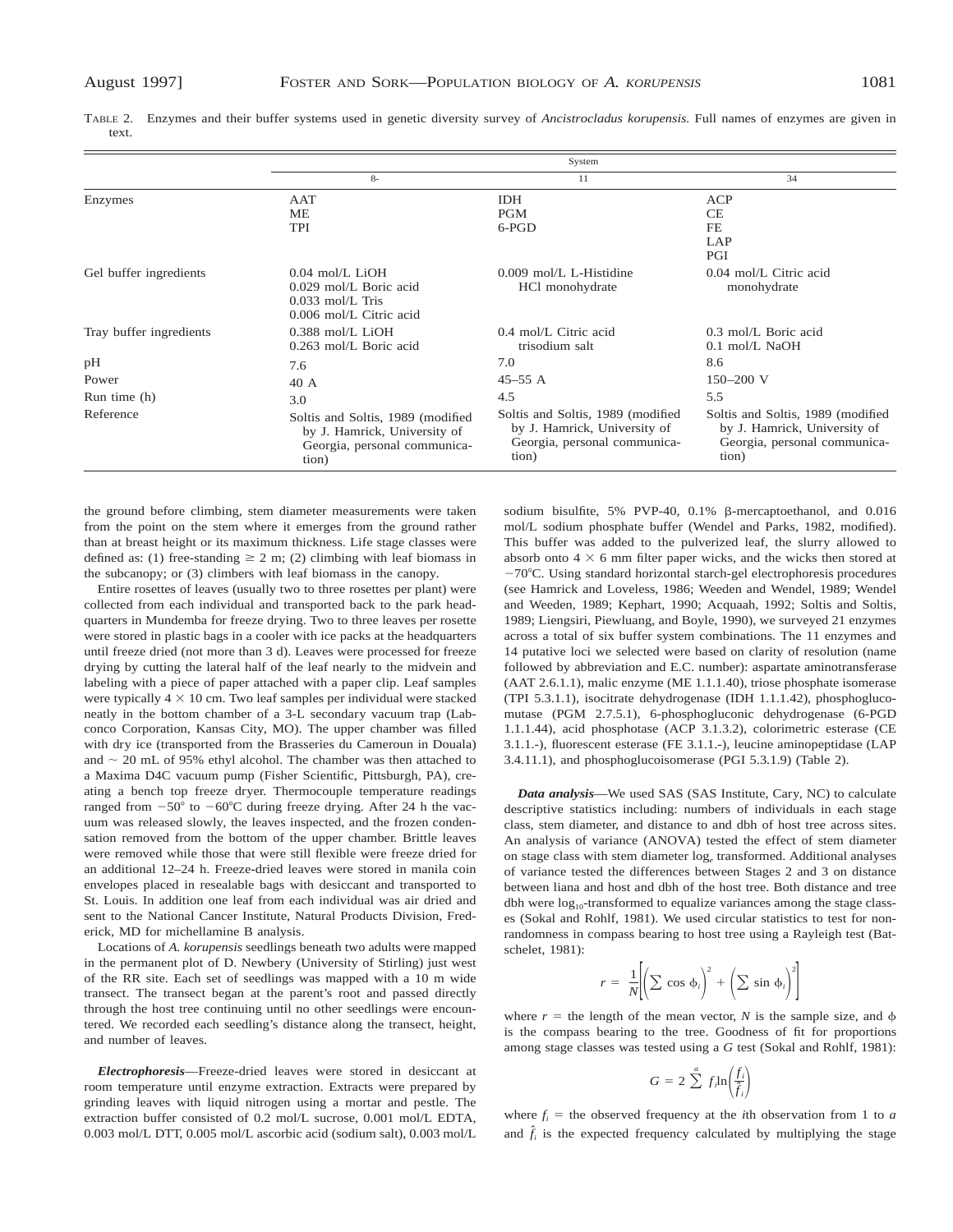TABLE 3. Frequences of stage classes for four sites of *Ancistrocladus korupensis.* Data include number of individuals within a stage class (*N*), their percentage within site (%), mean diameter (D, in cm), and its SE. Stage classes are:  $1 =$  free-standing  $\geq 2$  m,  $2 =$  subcanopy climber, 3  $=$  canopy climber.

|          |    |      |     |           |    |      | Stage class |           |     |      |     |      |
|----------|----|------|-----|-----------|----|------|-------------|-----------|-----|------|-----|------|
|          |    |      |     |           |    |      |             |           |     |      |     |      |
| Site     |    | %    | D   | <b>SE</b> |    | %    |             | <b>SE</b> |     | %    | D   | SE   |
| EK       | 15 | 11.0 | 2.8 | 0.19      | 22 | 16.9 | 4.3         | 0.39      | 97  | 72.1 | 7.4 | 0.24 |
| IK       | 23 | 23.5 | 3.0 | 0.19      | 12 | 11.8 | 4.0         | 0.26      | 66  | 64.7 | 8.2 | 0.32 |
| LB       |    | 2.6  | 2.0 |           | 4  | 10.5 | 2.2         | 0.31      | 33  | 86.8 | 7.1 | 0.47 |
| MA       |    | 7.1  | 1.9 | 0.27      | 10 | 11.8 | 4.0         | 0.54      | 69  | 81.1 | 7.0 | 0.26 |
| Combined | 45 | 12.7 | 2.8 | 0.23      | 48 | 13.5 | 4.0         | 0.23      | 265 | 73.7 | 7.4 | 0.14 |

class proportion by the total number of individuals for the site. We calculated densities from average nearest-neighbor distances using the following formula (Southwood, 1978):

$$
m = \frac{1}{4r^2} \times 10\,000,
$$

where  $m =$  density (number of stems per hectare) and  $r$  is the mean nearest-neighbor distance. Isolated individuals  $>150$  m from a nearest neighbor were excluded when calculating the mean distance. These excluded individuals never accounted for  $>5\%$  of the number of individuals but had a strong effect on underestimating density.

For the genetic analysis we used GeneStrut (Weir, 1990) to calculate allele frequencies, percentage polymorphic loci, average number of alleles per locus, and expected and observed levels of heterozygosity. Genetic diversity estimates at the site level were calculated from all individuals from that site including those which had not been assigned to subpopulations. The data set for overall species diversity included all wild-growing individuals and excluded the nursery sample. The nursery diversity estimates were calculated in a separate analysis.

For calculating Wright's *F* statistics, the three largest sites were subdivided into subpopulations as previously described (three within EK, three within IK, and one within MA). *F* statistics and standard errors for the *F* statistics using jackknife procedures were generated using a program suggested by Weir (1990) and modified by T. Holtsford (University of Missouri-Columbia, personal communication) using formulas from Weir and Cockerham (1984). Chi-square values testing the level of significance for  $F_{\text{IS}}$  values for each locus were calculated using the following formula:

$$
\chi^2 = (F_{\rm IS})^2 \times N \times (k-1)
$$

where  $N =$  sample size and  $k =$  number of alleles and the degrees of freedom =  $k(k-1)/2$  (Li and Horvitz, 1953). The mean  $F_{IS}$  and  $F_{ST}$  values across loci were tested compared to zero using a two-tailed Student's *t* test (Sokal and Rohlf, 1981) based on the jackknife standard error values.

Fine-scale genetic structure of *A. korupensis* was examined using programs that estimate the degree of coancestry between individuals  $(\rho_{ii})$  developed by J. Nason (University of Georgia) (Loiselle et al., 1995). These programs use a randomization procedure based on allelic frequencies to generate populations under the null hypothesis of no spatial genetic structure (Loiselle et al., 1995). We selected a 99% confidence interval for each pairwise distance class to minimize the number of spurious correlations due to the large number of classes. Values outside the confidence interval may be due to nonrandom gene dispersal through localized pollen or seed dispersal (isolation by distance) or microhabitat adaptation.

Michellamine B analysis was undertaken in the laboratory of T. McCloud (Program Resources Institute, Frederick, Maryland) where, in early 1994, a quantitative assay was developed using high-pressure liquid chromatography (HPLC) to determine percentage dry mass of michellamine B. Several sampling experiments have since been undertaken by D. Thomas (Oregon State University) as part of a cultivation feasibility project. These experiments include examining michellamine B levels across different leaf types, parts of the leaf, and within a plant. The factors examined here include leaf type, stem diameter, life stage class, and site. Leaf types were defined as follows (D. Thomas, Oregon State University, personal communication): (1) old, fallen, brown; (2) old, senescent, mottled green/yellow/brown; (3) old leaf on vine, dark green with many epiphyllae; (4) mature dark green leaf; (5) young, fully expanded leaf, pale green; (6) very young leaf, not fully expanded, pale green to  $+/-$  red. The response variable used for comparing differences among leaf type was the mean percentage dry mass of michellamine per leaf type per plant. Results of 736 separate assays were used. To test the differences in the mean michellamine B values for stage class effects the data set was limited to the most common leaf type collected (leaf type 4). To test differences among sites we limited the data set to Stage 3 individuals and leaf type 4 in order to avoid confounded effects.

## RESULTS

*Ecology of Ancistrocladus korupensis*—*Geographic range*—Individuals were sampled from seven sites (Table 1, Fig. 1). Individuals from the RR and RC sites were well known to the leaf collectors before this study, while sites EK, MA, LB, and IK were partially known (i.e., some individuals had been located but without thorough searches for all individuals  $\geq 2$  m). The AK site was previously unknown. In addition, areas were searched west of the Akpasang River near the village of Erat and west to the Nigerian border without finding any *A. korupensis.* Moreover, an area 50 km south of Korup National Park along the Wangay River  $(4^{\circ}17^{\circ}55^{\prime\prime}N)$ 8°57′58″E) was searched, and although many associated species were present (e.g., *Oubangia alata*), *A. korupensis* was not.

*Stage class, stem diameter frequencies, and densities*— The distribution of individuals among stage classes shows that the majority (75%) of *A. korupensis* individuals  $\geq 2$  m are canopy climbers and that the two lesser stage classes are nearly equal in representation (13% each) (Table 3, Fig. 2a). The *G* test results for goodness of fit for frequencies among stage classes across sites was highly significant ( $G = 70.22$ , df = 11,  $P < 0.001$ ). Because the *G* test is additive (Sokal and Rohlf, 1981), subtotals for sites and life stage classes can be analyzed individually. Likewise, all seven of these separate *G* tests were highly significant ( $P < 0.001$ ). The most common diameter class among all individuals is 4–6 cm (Fig. 2b). There are approximately half as many smaller individuals, but larger individuals decrease in frequency more gradually. Mean values for stem diameters increase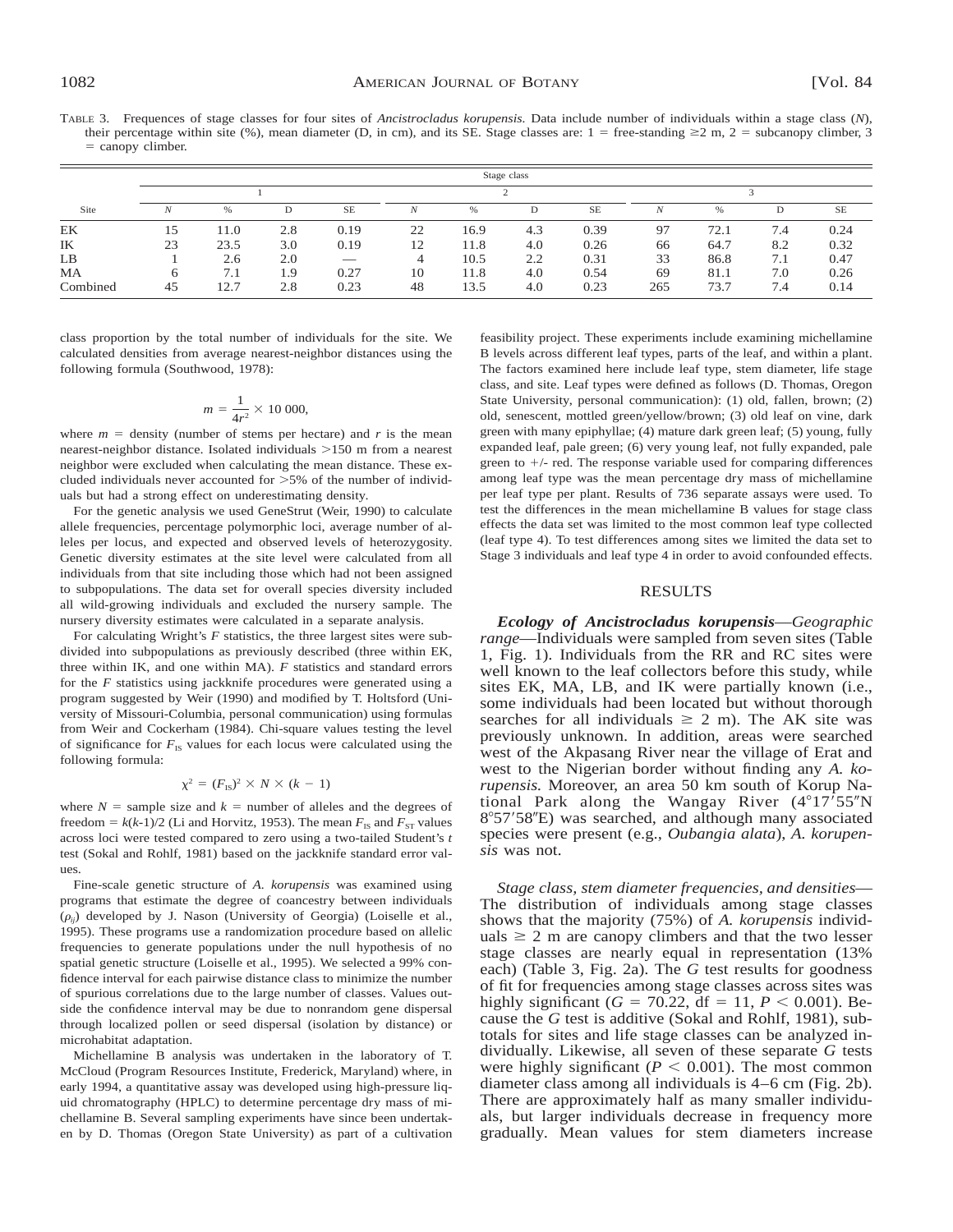

Diameter midpoint (cm)

Fig. 2. (a) Frequencies of stage classes across all sites, and (b) frequencies of stem diameters for all individuals (excluding Nursery sample) grouped by stage class. Stage 1 = free-standing  $\geq 2$  m, 2 = subcanopy climber,  $3 =$  canopy climber.

steadily with stage (Table 3) with significant differences among stage classes for log*e*-transformed diameter values  $(ANOVA, F<sub>2, 365</sub> = 216.9, P < 0.0001).$ 

Density estimates varied across sites (Table 4). The LB and MA sites were least dense with 2.6 and 2.5 *A. korupensis* stems of any stage classes per hectare, respectively. The EK and RR populations contained 11.29 and 12.87 individuals/ha respectively across any stage classes. The IK site was intermediate with 5.7 individuals/ha. For individual stage classes with sufficient sample sizes results were inconsistent. In the IK site the most dense stage were free-standing (Stage 1), while the canopy climbers (Stage 3) were most dense in the EK site. Thomas and Gereau (unpublished data) estimate that the total area of suitable habitat for *A. korupensis* is 10 000 ha. This estimate would give a total population size of between 25 000 and 128 700 individuals  $\geq 2$  m.

*Liana and host tree interactions*—The relationship between *A. korupensis* and its host tree differs between the two climbing stages. Stage 3 individuals are found in significantly larger trees (back-transformed means with 95% confidence interval: 26.8 cm  $\le$  mean dbh  $\le$  30.9 cm) than Stage 2 individuals (9.4 cm  $\le$  mean dbh  $\le$  16.8 cm) (ANOVA,  $F_{1, 323} = 51.69$ ,  $P < 0.0001$ ). Similarly, Stage 2 individuals were growing in trees located significantly closer to their rooted base (back-transformed means with 95% confidence interval: 1.55 m  $\leq$  mean distance  $\leq$  2.56 m) than Stage 3 individuals (3.01 m  $\leq$ 

TABLE 4. Estimates of densities (no. individuals/ha) of *Ancistrocladus korupensis* by stage class based on mean distances from nearest neighbor within same stage class and from nearest neighbor of any stage class. Empty cells indicate insufficient sample size to estimate density.

|           |      |      | Stage class |       |
|-----------|------|------|-------------|-------|
| Site      |      | 2    | 3           | Any   |
| <b>EK</b> | 2.97 | 2.64 | 4.20        | 11.29 |
| IK        | 3.75 | 0.41 | 2.63        | 5.70  |
| LB        |      |      | ___         | 2.62  |
| MA        |      |      | 2.12        | 2.50  |
| <b>RR</b> |      |      |             | 12.87 |

mean distance  $\leq$  3.55 m) (ANOVA,  $F_{1, 323} = 13.11, P$  $< 0.001$ ). Results of the Rayleigh test show no deviation from randomness for orientation of the climbing tree in relation to the rooted *A. korupensis* stem for all climbing individuals (df = 333,  $r = 0.082$ ,  $P > 0.05$ ) nor for Stage 2 (df = 39,  $r = 0.132$ ,  $P > 0.05$ ) nor Stage 3 (df = 293,  $r = 0.076$ ,  $P > 0.05$ ) individuals analyzed separately.

*Seed dispersal*—Nearly 75% of the Stage 2 and 3 individuals had five or fewer *A. korupensis* seedlings within 5 m of the host tree. However,  $\sim$  6% of the 324 Stage 2 and 3 individuals had  $\geq 50$  seedlings beneath their host trees, indicating potentially high reproductive output (Fig. 3). Seedling distribution patterns indicate very limited dispersal. Transects show most seedlings within 10 m of the host tree (Fig. 4). Seedlings beneath Tree I averaged 14.3 ( $\pm$  1.27 SE) cm tall and had 4.4 ( $\pm$  0.25 SE) leaves per individual. Mean height and mean leaf number of seedlings beneath Tree II were  $14.8 \ (\pm 1.12 \ \text{SE})$  and  $4.3$  $(\pm 0.14$  SE), respectively.

*Genetic diversity and patterns of variation*—An initial screening of 20 enzymes yielded 14 putative isozyme loci and 27 alleles over 11 enzyme systems. Of the 14 putative isozyme loci identified through starch gel electrophoresis eight expressed more than one allele (Table 5). However, rare alleles accounted for most of this polymorphism, with only one locus, ACP-1, approaching a 1: 1 allelic frequency ratio. Moreover, diversity was distrib-



Fig. 3. Frequency of number of seedlings found within 5 m of Stage 2 and 3 individuals  $(N = 324)$ .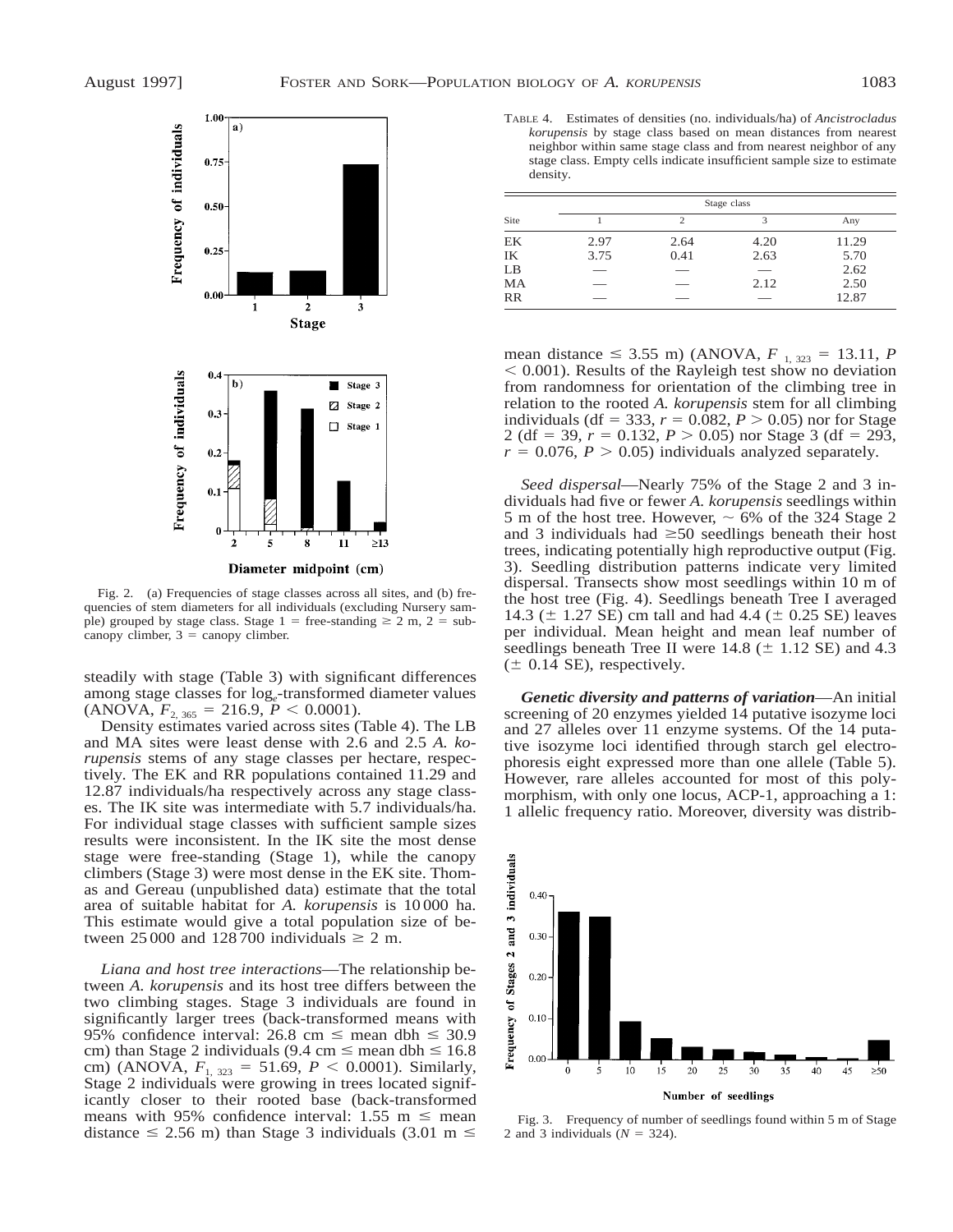

Fig. 4. Frequency of number of seedlings found along transects (a) I  $N = 52$  and (b) II  $N = 129$ .

uted among sites with EK, IK, and MA all harboring rare, private alleles.

The low frequency of these alleles is reflected in the low percentage polymorphic values across sites (Table 6). Values of  $P<sub>P</sub>$  ranged from 7.1 to 14.3 (one to two polymorphic loci). Variation in the number of alleles among sites is reflected in the number of alleles per locus  $(A<sub>P</sub>)$ . This variation disappears, however, when only polymorphic loci are considered  $(A_{PP})$  except in the Nursery sample which contained all three alleles for the 6-PGD locus. Mean observed heterozygosity  $(H_{obs})$  ranged from 0.008 in the MA site to 0.044 in the AK site. Mean expected heterozygosity  $(H_e)$  values were higher in all but the AK site and ranged from 0.033 to 0.062.

At the species level measures of genetic variation were low (Table 7). Only one of the 14 loci was polymorphic  $(P_{\rm P})$  at the 95% criterion.  $H_{\rm e}$  and  $H_{\rm obs}$  values were 0.041 and 0.022, respectively. The mean number of alleles per locus  $(A_P)$  was 1.93, while the average number of alleles per polymorphic locus (A<sub>PP</sub>) was 2.0.

Wright's *F* statistics suggest high levels of inbreeding within subpopulations (Table 8). The unbiased, weighted mean of  $F_{\text{IS}}$ , which is a measure of the amount of inbreeding relative to the subpopulation (Hartl, 1988), is 0.4550 (Student's *t*,  $t_7 = 5.01$ ,  $P < 0.01$ ). Chi-square analysis reveals that four loci, ACP-1, FES-2, LAP-1, and ME-1, were significantly different from zero. The weighted mean of  $F_{ST}$  across all loci, a measure of differentiation among subpopulations, is moderate (0.1153) (Table 8) and significantly different from zero (Student's  $t$ ,  $t_7$  = 6.55,  $P \le 0.001$ ).

Patterns of fine-scale genetic variation can be revealed using spatial autocorrelation of the distribution of genotypes. One technique is to calculate  $\rho_{ii}$ , which is an unbiased estimator of Wright's coefficient of coancestry (Loiselle et al., 1995). An analysis of multilocus genotypes reveals two interplant distances (20–30 m and 260 m) at which individuals are more related than would be predicted by a random mating model (Fig. 5). Only the first peak fits well with the limited seed dispersal patterns suggested by the ecological data. The second peak does not appear to be due to low sample size. Both the number of pairs and pairs per locus values were within one standard deviation of the means for all 50 comparisons.

*Michellamine B levels*—Michellamine B concentration differs significantly across leaf types (ANOVA, *F*  $_{5,353}$  = 43.56, *P* < 0.0001). Concentrations are low for young, newly emerged and senescent leaves but much higher for mature leaves (Fig. 6a). Michellamine B content differed significantly among stage classes (ANOVA,  $F_{2, 271} = 4.46, P < 0.05,$  Fig. 6b). No differences were detected among the five sites (ANOVA,  $F_{2, 201} = 1.53$ ,  $P > 0.05$ , Fig. 6c).

### DISCUSSION

*Population ecology*—Except for a single collection record from Nigeria (Thomas and Gereau, 1993), *Ancistrocladus korupensis* appears to be limited to a continuous area in the southeastern corner of Korup National Park and adjacent Ekundu Kundu Road (EK site). More recent surveys by R. Gereau have failed to locate any individuals farther south than the IK site (R. Gereau, Missouri Botanical Garden, personal communication). The species ranges in elevation from 40 m in the IK site to 160 m in the northern portion of the RC site. The sites used in this study are thus likely to represent the species' complete distribution within Cameroon.

Most surprising about this study is the relative abundance of larger individuals over small. This patterns is reflected by the deficit in the first diameter size class (0– 3 cm) in Fig. 2b. While part of this deficit is because individuals  $\leq 2$  m were not sampled, the distribution of stage classes reflects the same situation, i.e., larger stemmed individuals are more prevalent than thinner, smaller individuals. This pattern contrasts with reports for other lianas, (e.g., Putz, 1984b in Panama; Caballé, 1984 in Gabon; and Putz and Chai, 1987 and Campbell and Newbery, 1993 in Malaysia) in which the lowest diameter size classes (e.g.,  $\leq 1$  cm) were always the most frequent and frequencies decreased with increased diameters. *A. korupensis* does not have this ''reverse-Jshaped curve'' for frequency of size classes, rather, this study reveals that canopy climbers (Stage 3) were much more common than Stage 1 or Stage 2 individuals.

The proportion of *A. korupensis* individuals in each stage class might represent the length of time spent in that class with Stages 1 and 2 progressing fairly quickly to the long-term Stage 3. This explanation is supported by the paucity of observations of saplings in the initial stages of climbing except in the northern portion of the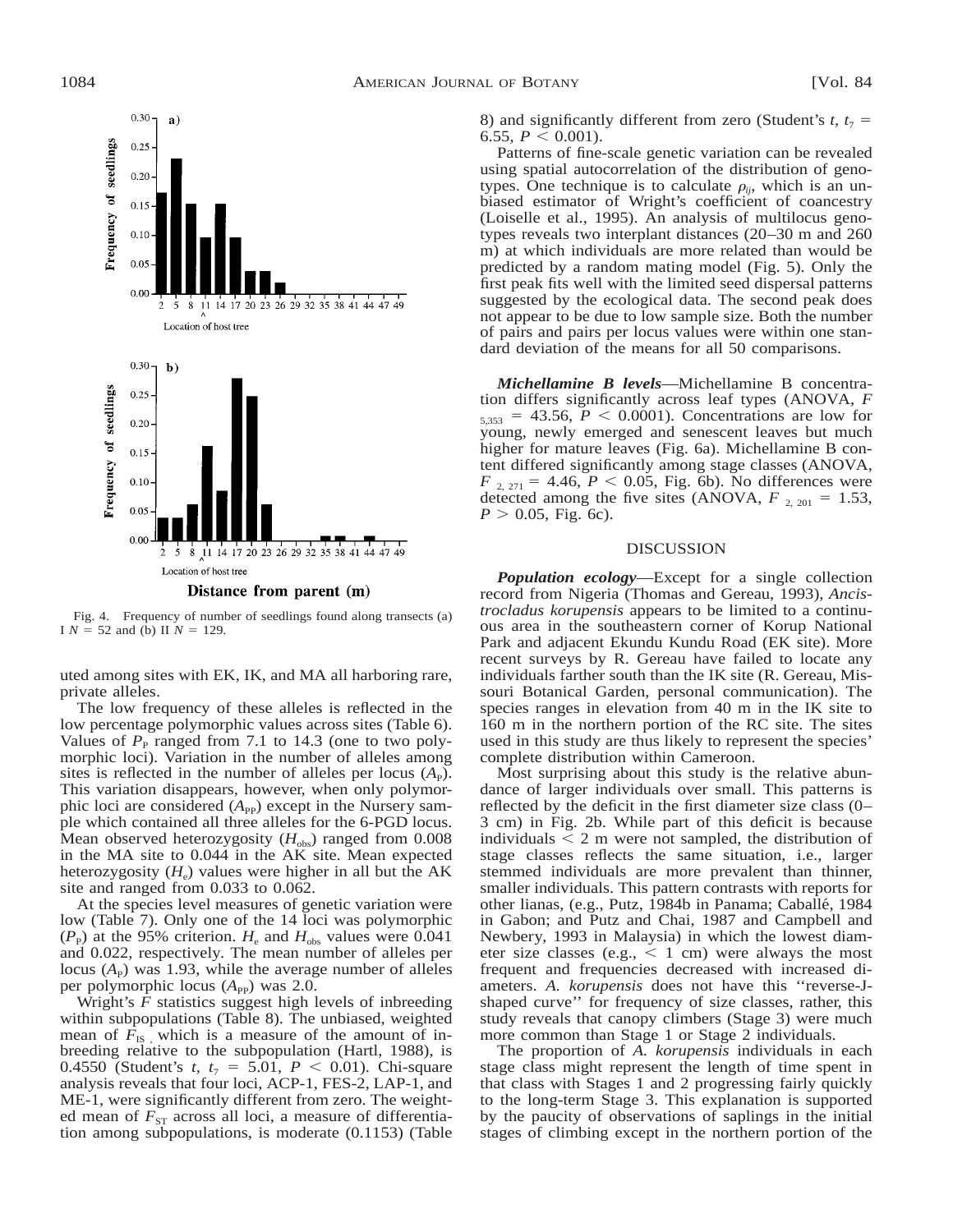| August 1997] |  |
|--------------|--|
|--------------|--|

| TABLE 5. |               | "All" contains all individuals sampled within the site including those not assigned a subpopulation. The "All" column includes all individuals growing in the wild and excludes the<br>Nursery sample. Sample sizes appear below site/subpopulation names in parentheses<br>Allele frequences of Ancistrocladus korupensis for |                                                        |                      |                                                                 |                           |                |                |              |                            | sites, Nursery sample, and all individuals sampled from the wild. Subpopulations are indicated by subscripts. The subscript |                                                                      |                |                                                            |                 |
|----------|---------------|--------------------------------------------------------------------------------------------------------------------------------------------------------------------------------------------------------------------------------------------------------------------------------------------------------------------------------|--------------------------------------------------------|----------------------|-----------------------------------------------------------------|---------------------------|----------------|----------------|--------------|----------------------------|-----------------------------------------------------------------------------------------------------------------------------|----------------------------------------------------------------------|----------------|------------------------------------------------------------|-----------------|
|          |               |                                                                                                                                                                                                                                                                                                                                |                                                        |                      |                                                                 |                           |                | Site           |              |                            |                                                                                                                             |                                                                      |                |                                                            |                 |
| Locus    | Allele        | $\mathbf{AK}_{\mathrm{All}}$                                                                                                                                                                                                                                                                                                   | $\widetilde{\mathrm{EK}}^1_1$                          | $\mathrm{EK}_2$ (38) | $\mathrm{EK}_3$ (30)                                            | EK <sub>A1</sub><br>(135) | K53)           | $E_2$          | ¥ő           | $\mathbb{K}_{\geqslant 0}$ | $M_A$ <sub>(67)</sub>                                                                                                       | $\overset{\textsf{MA}_{\textsf{All}}}{\hspace{-1.1mm}\textsf{(84)}}$ | $RC_{AB}$      | $\begin{array}{c}\text{Nusery} \\ \text{(30)} \end{array}$ | $\overline{45}$ |
| AAT-1    | ದ             | 1.000                                                                                                                                                                                                                                                                                                                          | 1.000                                                  | 1.000                | 1.000                                                           | 1.000                     | 0001           | 000.1          | 000          | 1.000                      | 000.1                                                                                                                       | 1.000                                                                | 1.000          | 1.000                                                      | 1.000           |
| AAT-2    | ದ             | 1.000                                                                                                                                                                                                                                                                                                                          | 1.000                                                  | 1.000                | 1.000                                                           | 1.000                     | 000.1          | 000            | 000          | 1.000                      | 000                                                                                                                         | 000                                                                  | 1.000          | 1.000                                                      | 0001            |
| AAT-3    | $\Delta$<br>ದ | 0.143<br>0.857                                                                                                                                                                                                                                                                                                                 | 0.143<br>0.857                                         | 0.013<br>0.987       | $\begin{array}{c} 1.000 \\ 0.000 \\ 0.119 \\ 0.881 \end{array}$ | 0.980<br>0.020            | 1.000<br>0.000 | 0.953<br>0.047 | 000<br>0.000 | 0.955                      | 1.000<br>0.000                                                                                                              | 1.000<br>0.000                                                       | 0.974<br>0.026 | 1.000<br>0.000                                             | 0.974<br>0.026  |
| ACP-1    | ದ             | 0.167                                                                                                                                                                                                                                                                                                                          | 0.214                                                  | 0.057                |                                                                 | 0.161                     | 0.045          | 0.430          | 0.250        | 0.293                      | 0.200                                                                                                                       | 0.259                                                                | 0.368          | 0.283                                                      | 0.234           |
|          | ≏             | 0.833                                                                                                                                                                                                                                                                                                                          | 0.786                                                  | 0.943                |                                                                 | 0.839                     | 0.955          | 0.570          | 0.750        | 0.707                      | 0.800                                                                                                                       | 0.741                                                                | 0.632          | 0.717                                                      | 0.766           |
| CES-1    | ದ             | 1.000                                                                                                                                                                                                                                                                                                                          | 1.000                                                  | 1.000                | $1.000\,$                                                       | 1.000                     | 1.000          | 1.000          | 1.000        | 1.000                      | 1.000                                                                                                                       | 1.000                                                                | 1.000          | 1.000                                                      | 1.000           |
| FES-1    | ದ             | 1.000                                                                                                                                                                                                                                                                                                                          | 1.000                                                  | 1.000                | 1.000                                                           | 1.000                     | 1.000          | 1.000          | 1.000        | 1.000                      | 1.000                                                                                                                       | 1.000                                                                | 1.000          | 1.000                                                      | 1.000           |
| FES-2    | ದ             | 0.000                                                                                                                                                                                                                                                                                                                          | 0.077                                                  | 0.000                |                                                                 | 0.063                     | 0.000          | 0.000          | 0.000        | 0.005                      | 0.037                                                                                                                       | 0.036                                                                | 0.000          | 0.000                                                      | 0.028           |
|          | ≏             | 1.000                                                                                                                                                                                                                                                                                                                          | 0.923                                                  | 1.000                | $\begin{array}{c} 0.095 \\ 0.905 \\ 0.000 \end{array}$          | 0.938                     | 1.000          | 0.977          | 1.000        | 0.985                      | 0.963                                                                                                                       | 0.964                                                                | 1.000          | 1.000                                                      | 0.968           |
|          | ပ             | 0.000                                                                                                                                                                                                                                                                                                                          | 0.000                                                  | 0.000                |                                                                 | 0.000                     | 0.000          | 0.023          | 0.000        | 0.010                      | 0.000                                                                                                                       | 0.000                                                                | 0.000          | 0.000                                                      | 0.004           |
| I-H-I    | ದ             | $1.000\,$                                                                                                                                                                                                                                                                                                                      | 0.964                                                  | 1.000                | $\frac{1.000}{0.000}$                                           | 0.996                     | 1.000          | 1.000          | 1.000        | 1.000                      | 1.000                                                                                                                       | 0.000                                                                | 0.974          | 0.000                                                      | 0.997           |
|          | $\circ$       | 0.000                                                                                                                                                                                                                                                                                                                          | 0.036                                                  | 0.000                |                                                                 | 0.004                     | 0.000          | 0.000          | 0.000        | 0.000                      | 0.000                                                                                                                       |                                                                      | 0.026          |                                                            | 0.003           |
| LAP-1    | ದ             | 0.000                                                                                                                                                                                                                                                                                                                          | 0.000                                                  | 0.000                |                                                                 | 0.000                     | 0.000          | 0.000          | 0.250        | 0.020                      | 0.000                                                                                                                       | 0.000                                                                | 0.000          | $0.000$                                                    | 0.006           |
|          | ≏             | 1.000                                                                                                                                                                                                                                                                                                                          | 1.000                                                  | 1.000                |                                                                 | 1.000                     | 1.000          | 1.000          | 0.750        | 0.980                      | 1.000                                                                                                                       | 1.000                                                                | 1.000          | 1.000                                                      | 0.994           |
| $ME-1$   | ದ             | 0.000                                                                                                                                                                                                                                                                                                                          | 0.000                                                  | 0.000                | $\begin{array}{c} 0.000 \\ 1.000 \\ 0.048 \\ 0.952 \end{array}$ | 0.008                     | 0.000          | 0.000          | 0.000        | 0.000                      | 0.000                                                                                                                       | 0.000                                                                | 0.000          | 0.000                                                      | 0.003           |
|          | ≏             | 1.000                                                                                                                                                                                                                                                                                                                          | 1.000                                                  | 1.000                |                                                                 | 0.992                     | 1.000          | 1.000          | 1.000        | 1.000                      | 1.000                                                                                                                       | 1.000                                                                | 1.000          | 1.000                                                      | 0.997           |
| GPGD-1   | ದ             | 0.000                                                                                                                                                                                                                                                                                                                          | 0.000                                                  | 0.000                | 0.000                                                           | 0.000                     | 0.016          | 0.070          | 0.188        | 0.051                      | 0.000                                                                                                                       | 0.000                                                                | 0.132          | 0.017                                                      | 0.027           |
|          | ≏             | 1.000                                                                                                                                                                                                                                                                                                                          | 0.962                                                  | 1.000                | $1.000\,$                                                       | 0.993                     | 0.984          | 0.930          | 0.813        | 0.949                      | 1.000                                                                                                                       | 1.000                                                                | 0.868          | 0.867                                                      | 0.971           |
|          | $\circ$       | 0.000                                                                                                                                                                                                                                                                                                                          | 0.038                                                  | 0.000                | 0.000                                                           | 0.007                     | 0.000          | 0.000          | 0.000        | 0.000                      | 0.000                                                                                                                       | 0.000                                                                | 0.000          | 0.117                                                      | 0.002           |
| PGI-1    | ದ             | 0.000                                                                                                                                                                                                                                                                                                                          | 0.000                                                  | 0.000                | $\begin{array}{c} 0.000 \\ 1.000 \\ 0.000 \\ 0.000 \end{array}$ | 0.000                     | 0.000          | 0.000          | 0.000        | 0.000                      | 0.000                                                                                                                       | $0.000$                                                              | 0.026          | 0.000                                                      | 0.001           |
|          | $\Omega$      | 1.000                                                                                                                                                                                                                                                                                                                          | $\begin{array}{c} 1.000 \\ 0.000 \\ 0.000 \end{array}$ | 1.000                |                                                                 | 1.000                     | 1.000          | 1.000          | $1.000\,$    | 0.990                      | 0.993                                                                                                                       | 0.970                                                                | 0.000          |                                                            | 0.988           |
|          | $\circ$       | 0.000                                                                                                                                                                                                                                                                                                                          |                                                        | 0.000                |                                                                 | 0.000                     | 0.000          | 0.000          | 0.000        | 0.000                      | 0.007                                                                                                                       | 0.024                                                                |                |                                                            | 0.006           |
|          | ರ             | 0.000                                                                                                                                                                                                                                                                                                                          |                                                        | 0.000                |                                                                 | 0.000                     | 0.000          | 0.000          | 0.000        | 0.005                      | $0.000$                                                                                                                     | 0.000                                                                | 0.000          |                                                            | 0.001           |
|          | ω             | 0.000                                                                                                                                                                                                                                                                                                                          | 0.000                                                  | 0.000                | $0.000$<br>1.000                                                | 0.000                     | 0.000          | 0.000          | 0.000        | 0.005                      | 0.000                                                                                                                       | 0.006                                                                | 0.000          | 0.000                                                      | 0.003           |
| PGM-1    |               | 1.000                                                                                                                                                                                                                                                                                                                          | 1.000                                                  | 1.000                |                                                                 | 1.000                     | 1.000          | 1.000          | 000          | 1.000                      | 1.000                                                                                                                       | 1.000                                                                | 1.000          | 1.000                                                      | 1.000           |
| TPI-1    |               | 1.000                                                                                                                                                                                                                                                                                                                          | 1.000                                                  | 1.000                | 1.000                                                           | 1.000                     | 1.000          | 1.000          | 1.000        | 1.000                      | 1.000                                                                                                                       | 1.000                                                                | 1.000          | 1.000                                                      | 1.000           |

FOSTER AND SORK—POPULATION BIOLOGY OF *A. KORUPENSIS* 1085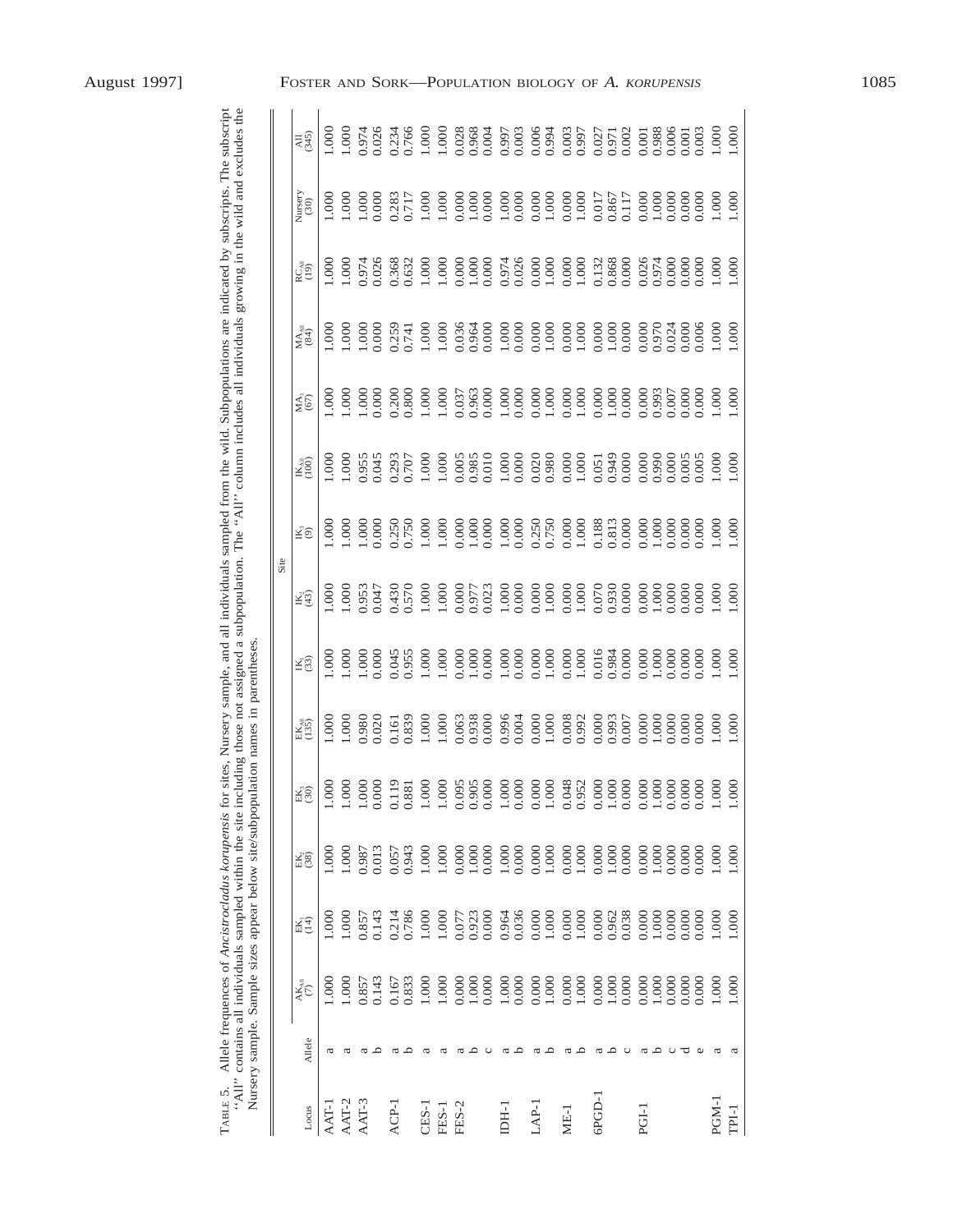| TABLE 6. Genetic diversity statistics and standard errors calculated using GeneStrut for four sites of Ancistrocladus korupensis. $A_n$ = mean number of alleles per locus, $A_m$ = mean | y expected under Hardy-Weinburg equilibrium. $H_{\text{obs}} =$ observed mean heterozygosity per locus, $P_p =$ the | f frequency of most common allele $\leq 0.95$ . Subpopulations are indicated by subscript | ot assigned a st                                         |
|------------------------------------------------------------------------------------------------------------------------------------------------------------------------------------------|---------------------------------------------------------------------------------------------------------------------|-------------------------------------------------------------------------------------------|----------------------------------------------------------|
|                                                                                                                                                                                          | eterozygosity                                                                                                       | considered *                                                                              | melliding to                                             |
|                                                                                                                                                                                          | number of alleles per polymorphic locus, $H_e =$ mean un                                                            | percentage polymorphic loci, SE in parentheses. Loci .                                    | subscript "All" contains all individuals within the site |

|                    |                                                                                                                |                                                                                                                                                                                                                                                                                              |                                                                                                 |                                                                                                                                                                                                                                                                                                                                   |                                                                                                                                 | Site                                                                                                                                                                             |                                                                                                                                                                                                                                                                                                  |                                                                                                                                                                              |                                                                                                                                                                                                                                                                                                                                 |                                                                                                                                                                                                                                                                                                     |                                                                                                                                                      |                                                                                                                                          |
|--------------------|----------------------------------------------------------------------------------------------------------------|----------------------------------------------------------------------------------------------------------------------------------------------------------------------------------------------------------------------------------------------------------------------------------------------|-------------------------------------------------------------------------------------------------|-----------------------------------------------------------------------------------------------------------------------------------------------------------------------------------------------------------------------------------------------------------------------------------------------------------------------------------|---------------------------------------------------------------------------------------------------------------------------------|----------------------------------------------------------------------------------------------------------------------------------------------------------------------------------|--------------------------------------------------------------------------------------------------------------------------------------------------------------------------------------------------------------------------------------------------------------------------------------------------|------------------------------------------------------------------------------------------------------------------------------------------------------------------------------|---------------------------------------------------------------------------------------------------------------------------------------------------------------------------------------------------------------------------------------------------------------------------------------------------------------------------------|-----------------------------------------------------------------------------------------------------------------------------------------------------------------------------------------------------------------------------------------------------------------------------------------------------|------------------------------------------------------------------------------------------------------------------------------------------------------|------------------------------------------------------------------------------------------------------------------------------------------|
| atistic            |                                                                                                                | EK.                                                                                                                                                                                                                                                                                          | EK,                                                                                             | $\mathbf{EK}_\mathrm{AB}$                                                                                                                                                                                                                                                                                                         | $\mathbb{R}$                                                                                                                    | $\mathbb{K}^3$                                                                                                                                                                   | $\mathbb{K}$                                                                                                                                                                                                                                                                                     | $\mathbb{K}_{\text{AB}}$                                                                                                                                                     | MA <sub>1</sub>                                                                                                                                                                                                                                                                                                                 | $\mathbf{M}\mathbf{A}_\mathrm{All}$                                                                                                                                                                                                                                                                 | RC <sub>AH</sub>                                                                                                                                     | Vursery                                                                                                                                  |
|                    |                                                                                                                |                                                                                                                                                                                                                                                                                              |                                                                                                 |                                                                                                                                                                                                                                                                                                                                   |                                                                                                                                 |                                                                                                                                                                                  |                                                                                                                                                                                                                                                                                                  |                                                                                                                                                                              |                                                                                                                                                                                                                                                                                                                                 |                                                                                                                                                                                                                                                                                                     |                                                                                                                                                      |                                                                                                                                          |
|                    |                                                                                                                |                                                                                                                                                                                                                                                                                              |                                                                                                 | $\begin{array}{l} 1.43 \\ -0.137) \\ -0.00 \\ -0.000 \\ -0.033 \\ -0.0138 \\ -0.010 \\ -0.010 \\ -0.010 \\ -0.010 \\ -0.010 \\ -0.010 \\ -0.010 \\ -0.010 \\ -0.010 \\ -0.010 \\ -0.010 \\ -0.010 \\ -0.010 \\ -0.010 \\ -0.010 \\ -0.010 \\ -0.010 \\ -0.010 \\ -0.010 \\ -0.010 \\ -0.010 \\ -0.010 \\ -0.010 \\ -0.010 \\ -0.$ | $\frac{1.14}{0.097}$                                                                                                            | $(1, 2)$<br>$(1, 2)$<br>$(2, 3)$<br>$(3, 0)$<br>$(5, 0)$<br>$(5, 0)$<br>$(5, 0)$<br>$(5, 0)$<br>$(5, 0)$<br>$(5, 0)$<br>$(5, 0)$<br>$(5, 0)$<br>$(5, 0)$<br>$(5, 0)$<br>$(5, 0)$ | $\begin{smallmatrix} 1.21 & 1.4 \\ -0.114 & 0.000 \\ -0.0000 & 0.0000 \\ -0.0000 & 0.0000 \\ -0.0000 & 0.0000 \\ -0.0000 & 0.0000 \\ -0.0000 & 0.0000 \\ -0.0000 & 0.0000 \\ -0.0000 & 0.0000 \\ -0.0000 & 0.0000 \\ -0.0000 & 0.0000 \\ -0.0000 & 0.0000 \\ -0.0000 & 0.0000 \\ -0.0000 & 0.00$ | $1.522$<br>$1.303$<br>$1.303$<br>$1.303$<br>$1.303$<br>$1.303$<br>$1.303$<br>$1.303$<br>$1.303$<br>$1.303$<br>$1.303$<br>$1.303$<br>$1.303$<br>$1.303$<br>$1.303$<br>$1.303$ | $\begin{array}{l} 1.21 \\[-2.0ex] -1.21 \\[-2.0ex] -1.44 \\[-2.0ex] -1.44 \\[-2.0ex] -1.44 \\[-2.0ex] -1.44 \\[-2.0ex] -1.44 \\[-2.0ex] -1.44 \\[-2.0ex] -1.44 \\[-2.0ex] -1.44 \\[-2.0ex] -1.44 \\[-2.0ex] -1.44 \\[-2.0ex] -1.44 \\[-2.0ex] -1.44 \\[-2.0ex] -1.44 \\[-2.0ex] -1.44 \\[-2.0ex] -1.44 \\[-2.0ex] -1.44 \\[-2.$ | $\begin{array}{l} 1.29\\ -1.63)\\ -1.63)\\ -1.63)\\ -1.63)\\ -1.63)\\ -1.63)\\ -1.63)\\ -1.63)\\ -1.63)\\ -1.63)\\ -1.63)\\ -1.63)\\ -1.63)\\ -1.63)\\ -1.63)\\ -1.63)\\ -1.63)\\ -1.63)\\ -1.63)\\ -1.63)\\ -1.63)\\ -1.63)\\ -1.63)\\ -1.63)\\ -1.63)\\ -1.63)\\ -1.63)\\ -1.63)\\ -1.63)\\ -1.6$ | $1.36$<br>$(0.133)$<br>$(0.000)$<br>$(0.000)$<br>$(0.000)$<br>$(0.000)$<br>$(0.000)$<br>$(0.000)$<br>$(0.000)$<br>$(0.000)$<br>$(0.000)$<br>$(0.00)$ | $1.21$<br>$1.56$<br>$0.50$<br>$0.60$<br>$0.60$<br>$0.60$<br>$0.60$<br>$0.60$<br>$0.76$<br>$0.76$<br>$0.76$<br>$0.76$<br>$0.76$<br>$0.76$ |
|                    |                                                                                                                |                                                                                                                                                                                                                                                                                              |                                                                                                 |                                                                                                                                                                                                                                                                                                                                   |                                                                                                                                 |                                                                                                                                                                                  |                                                                                                                                                                                                                                                                                                  |                                                                                                                                                                              |                                                                                                                                                                                                                                                                                                                                 |                                                                                                                                                                                                                                                                                                     |                                                                                                                                                      |                                                                                                                                          |
|                    | $(0.097)$<br>$(0.000)$<br>$(0.000)$<br>$(0.040)$<br>$(0.040)$<br>$(0.012)$<br>$(0.07)$<br>$(0.07)$<br>$(0.07)$ | $\begin{array}{l} (0.133)\\ (0.130)\\ (0.000)\\ (0.000)\\ (0.0046)\\ (0.0044)\\ (0.0044)\\ (0.011)\\ (0.011)\\ (0.011)\\ (0.011)\\ (0.011)\\ (0.011)\\ (0.011)\\ (0.011)\\ (0.011)\\ (0.011)\\ (0.011)\\ (0.011)\\ (0.011)\\ (0.011)\\ (0.011)\\ (0.011)\\ (0.011)\\ (0.011)\\ (0.011)\\ (0$ |                                                                                                 |                                                                                                                                                                                                                                                                                                                                   |                                                                                                                                 |                                                                                                                                                                                  |                                                                                                                                                                                                                                                                                                  |                                                                                                                                                                              |                                                                                                                                                                                                                                                                                                                                 |                                                                                                                                                                                                                                                                                                     |                                                                                                                                                      |                                                                                                                                          |
|                    |                                                                                                                |                                                                                                                                                                                                                                                                                              |                                                                                                 |                                                                                                                                                                                                                                                                                                                                   |                                                                                                                                 |                                                                                                                                                                                  |                                                                                                                                                                                                                                                                                                  |                                                                                                                                                                              |                                                                                                                                                                                                                                                                                                                                 |                                                                                                                                                                                                                                                                                                     |                                                                                                                                                      |                                                                                                                                          |
| (SE)               |                                                                                                                |                                                                                                                                                                                                                                                                                              |                                                                                                 |                                                                                                                                                                                                                                                                                                                                   |                                                                                                                                 |                                                                                                                                                                                  |                                                                                                                                                                                                                                                                                                  |                                                                                                                                                                              |                                                                                                                                                                                                                                                                                                                                 |                                                                                                                                                                                                                                                                                                     |                                                                                                                                                      |                                                                                                                                          |
|                    |                                                                                                                |                                                                                                                                                                                                                                                                                              |                                                                                                 |                                                                                                                                                                                                                                                                                                                                   |                                                                                                                                 |                                                                                                                                                                                  |                                                                                                                                                                                                                                                                                                  |                                                                                                                                                                              |                                                                                                                                                                                                                                                                                                                                 |                                                                                                                                                                                                                                                                                                     |                                                                                                                                                      |                                                                                                                                          |
| $H_{\rm obs}$ (SE) |                                                                                                                |                                                                                                                                                                                                                                                                                              | $(0.000)$<br>$0.038$<br>$0.034$<br>$0.0008$<br>$0.0008$<br>$0.54$<br>$0.54$<br>$0.54$<br>$0.54$ |                                                                                                                                                                                                                                                                                                                                   | $\begin{array}{l} 0.009\\ 0.022)\\ 0.000\\ 0.000\\ 0.000\\ 0.000\\ 0.07)\\ 0.07)\\ 0.07)\\ 0.07)\\ 0.07)\\ 0.07)\\ \end{array}$ |                                                                                                                                                                                  |                                                                                                                                                                                                                                                                                                  |                                                                                                                                                                              |                                                                                                                                                                                                                                                                                                                                 |                                                                                                                                                                                                                                                                                                     |                                                                                                                                                      |                                                                                                                                          |
|                    |                                                                                                                |                                                                                                                                                                                                                                                                                              |                                                                                                 |                                                                                                                                                                                                                                                                                                                                   |                                                                                                                                 |                                                                                                                                                                                  |                                                                                                                                                                                                                                                                                                  |                                                                                                                                                                              |                                                                                                                                                                                                                                                                                                                                 |                                                                                                                                                                                                                                                                                                     |                                                                                                                                                      |                                                                                                                                          |
| $M$ ean $\cal N$   |                                                                                                                |                                                                                                                                                                                                                                                                                              |                                                                                                 |                                                                                                                                                                                                                                                                                                                                   |                                                                                                                                 |                                                                                                                                                                                  |                                                                                                                                                                                                                                                                                                  |                                                                                                                                                                              |                                                                                                                                                                                                                                                                                                                                 |                                                                                                                                                                                                                                                                                                     |                                                                                                                                                      |                                                                                                                                          |
|                    |                                                                                                                |                                                                                                                                                                                                                                                                                              |                                                                                                 |                                                                                                                                                                                                                                                                                                                                   |                                                                                                                                 |                                                                                                                                                                                  |                                                                                                                                                                                                                                                                                                  |                                                                                                                                                                              |                                                                                                                                                                                                                                                                                                                                 |                                                                                                                                                                                                                                                                                                     |                                                                                                                                                      |                                                                                                                                          |
|                    |                                                                                                                |                                                                                                                                                                                                                                                                                              |                                                                                                 |                                                                                                                                                                                                                                                                                                                                   |                                                                                                                                 |                                                                                                                                                                                  |                                                                                                                                                                                                                                                                                                  |                                                                                                                                                                              |                                                                                                                                                                                                                                                                                                                                 |                                                                                                                                                                                                                                                                                                     |                                                                                                                                                      |                                                                                                                                          |
|                    |                                                                                                                |                                                                                                                                                                                                                                                                                              |                                                                                                 |                                                                                                                                                                                                                                                                                                                                   |                                                                                                                                 |                                                                                                                                                                                  |                                                                                                                                                                                                                                                                                                  |                                                                                                                                                                              |                                                                                                                                                                                                                                                                                                                                 |                                                                                                                                                                                                                                                                                                     |                                                                                                                                                      |                                                                                                                                          |

TABLE 7. Species-level genetic diversity measures for 345 individuals of *Ancistrocladus korupensis* calculated using GeneStrut.  $A_s$  = mean number of alleles per locus,  $A_{\rm{sp}}$  = mean number of alleles per polymorphic locus,  $H_e$  = mean unbiased heterozygosity expected under Hardy-Weinburg equilibrium,  $H_{obs}$  = observed mean heterozygosity per locus,  $P_s$  = the percentage polymorphic loci (SE in parentheses).

| Statistic |                 | $A_{sn}$        | Н.               | $H_{\rm obs}$    | Р.  | Mean $N$<br>per locus | Total<br>number<br>of alleles |
|-----------|-----------------|-----------------|------------------|------------------|-----|-----------------------|-------------------------------|
|           | 1.93<br>(0.305) | 2.00<br>(0.000) | 0.041<br>(0.000) | 0.022<br>(0.000) | 7.1 | 318.9<br>(6.76)       | 27                            |

EK site (P. Foster, personal observation) and the episodic nature of seedling regeneration. The high proportion of Stage 3 individuals may be due to longevity in this stage. Thick-stemmed lianas (i.e.,  $\geq 10$  cm diameter) are possibly the oldest woody plants in the forest, potentially surviving several generations of host trees, and their presence is often considered to be a strong indicator of primary vs. secondary tropical forest (A. Gentry, deceased, personal communication). Balée and Campbell (1990) found only three of 52 liana genera with individuals  $\geq$ 10 cm dbh in a successional liana forest in Brazil.

Low frequencies for Stages 1 and 2 might, however, represent high mortality in those stages. This explanation is supported by the uniformity of the seedling height and number of leaves within the two seedling transects and the uniformity in size of seedlings counted beneath other host trees (P. Foster, personal observation). Escaping mortality, i.e., entering the next stage class could depend on transition rates controlled by uncommon frequencydependent events (e.g., canopy openings) or density-dependent events (e.g., suitable climbing substrates).

Data from a transect in the northern portion of the EK site (D. Thomas, Oregon State University and R. Gereau, Missouri Botanical Garden, unpublished data) show similar density estimates to those reported in this study. They calculated densities of 4.8 adults (equivalent to Stages 2 and 3 from this study) per hectare in the 5.4 ha area. Densities of *A. korupensis* are lower than for other canopy lianas. Putz (1984b) found densities of canopy lianas

TABLE 8. *F* statistics based on Weir and Cockerham (1984) for eight polymorphic loci from seven subpopulations ( $EK_1$ ,  $EK_2$ ,  $EK_3$ ,  $IK_1$ ,  $IK_2$ ,  $IK_3$ , and  $MA_1$ . SE estimated using a jackknife procedure (Weir, 1990).

| Locus         | $F_{\rm IS}$ | $F_{\rm IT}$ | $F_{ST}$    |
|---------------|--------------|--------------|-------------|
|               |              |              |             |
| $AAT-3$       | $-0.0780$    | $-0.0055$    | 0.0673      |
| $ACP-1$       | $0.6320***$  | 0.6860       | 0.1467      |
| $FES-2$       | $0.6027***$  | 0.6066       | 0.0097      |
| $IDH-1$       | $-0.0209$    | 0.0047       | 0.0250      |
| $LAP-1$       | $-0.3197***$ | 0.0437       | 0.2754      |
| $ME-1$        | $1.000***$   | 1.000        | 0.0208      |
| $PGI-1$       | 0.0077       | $-0.0017$    | $-0.0094$   |
| $6PGD-1$      | $-0.0855$    | $-0.0089$    | 0.0705      |
| Weighted mean | $0.4550***$  | $-0.5178$    | $0.1153***$ |
| (SE)          | (0.0908)     | (0.3616)     | (0.0176)    |

\*\*\*a  $P < 0.001$  Chi-square test for individual loci  $F_{\text{IS}}$  values (Li and Horvitz, 1953).

\*\*b  $P < 0.01$  Student's two-tailed *t* test.  $H_0$ :  $F_{\text{IS}} = 0$ .

\*\*\*c  $P < 0.001$  Student's two-tailed *t* test.  $H_0$ :  $\overline{F}_{ST} = 0$ .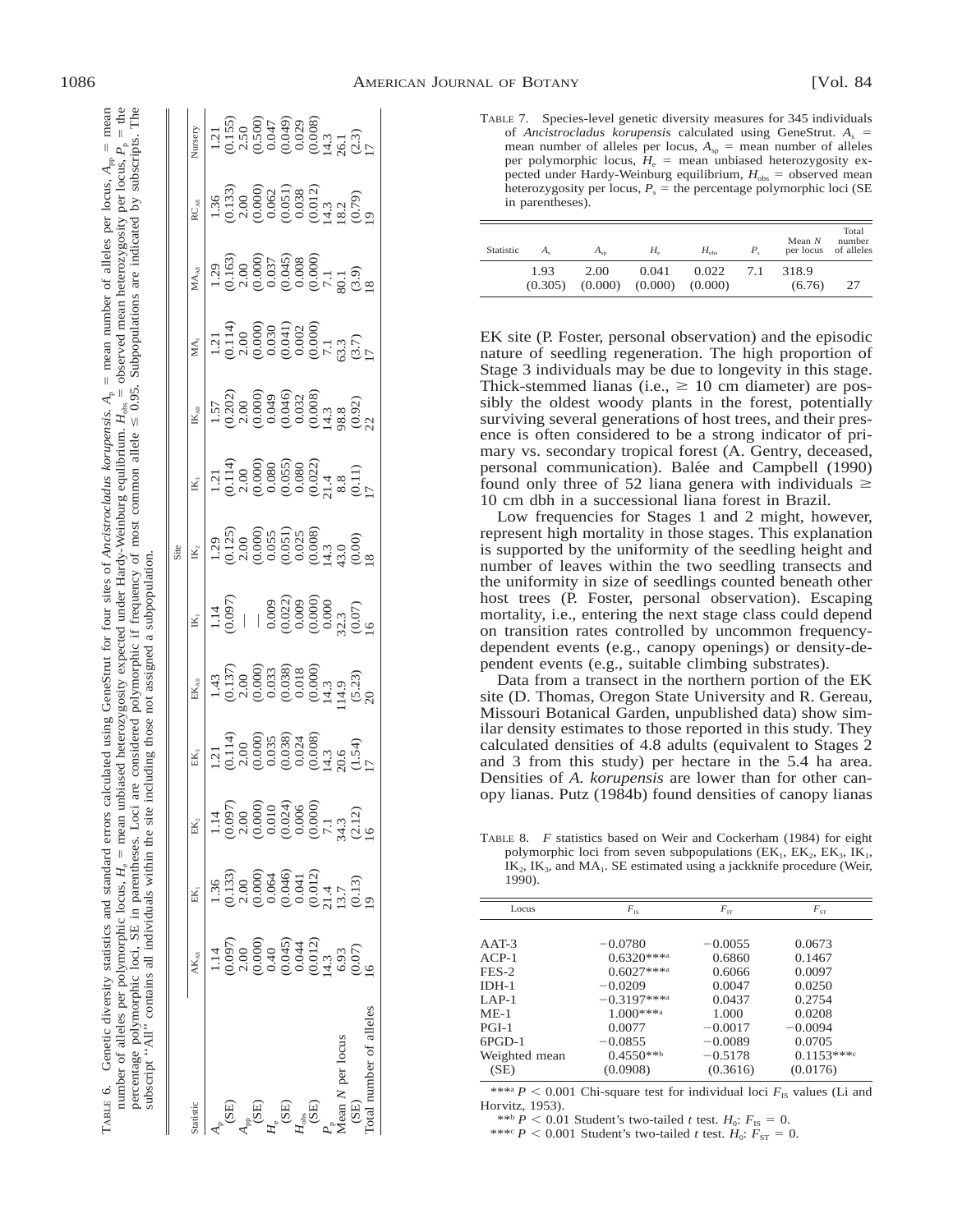

Fig. 5. Correlogram of Wright's coefficient of coancestry  $(\rho_{ii})$  vs. 10-m interplant distances. Dotted line indicates 99% confidence intervals around null hypothesis of no spatial autocorrelation ( $\rho_{ii} = 0$ ).

that were climbing (equivalent to Stages 2 and 3 in this study) on Barro Colorado Island, Panama ranging from 101 individuals per hectare for *Maripa panamensis* (Convolvulaceae) to three for *Anthodon panamense* (Hippocrateaceae) and *Combretum decandrum* (Combretaceae). The median value for the 18 species listed was 22 individuals/ha. However, these higher densities may be due to multiple branching and rerooting. Caballe´ (1994) found 16.3 individuals/ha  $\geq$  5 cm dbh of the clonal liana *Dalhousiea africana* (Leguminosae). Density values within stage classes could indicate the degree to which those individuals are randomly distributed. Stage class

values below the density of all individuals would indicate that individuals of that size class are not clumped, while values higher than for all individuals would indicate a clumped distribution. Very low values (e.g., IK Stage 2) may indicate hyperdispersal of individuals.

Proximity to the host tree plays a key role in the growth of *A. korupensis.* Smaller *A. korupensis* individuals were found in smaller host trees and were closer to those host trees than larger *A. korupensis* individuals. It appears that individuals grow continuously into a series of progressively larger and more distant trees in a staircase fashion. As a result Stage 2 and Stage 3 individuals differ in host characteristics, a pattern that has not been observed in other liana species. Other studies have identified preferences based on host tree species. Talley, Lawton, and Setzer (1996) found host tree preferences based on tree species for the common, North American liana *Rhus radicans* (Anacardiaceae). *R. radicans* was more abundant than expected on *Carya ovata* (Juglandaceae) and *Quercus rubra* (Fagaceae) and less abundant than expected on *Juglans nigra* (Juglandaceae), *Acer saccharum* (Aceraceae), and *Sassafras albidum* (Lauraceae). Morphological characteristics of the host may be responsible for liana colonization. Putz (1984a) showed that predominantly liana-free trees have greater elasticity and larger leaves, allowing greater flexibility to sway and thus pull away from lianas colonizing from neighboring trees.

Large *A. korupensis* stems are usually coiled on the ground, indicating that they may have been shed by their host trees. On the other hand, Putz (1990) found ''excess'' stem beneath individuals of *Calamus* spp. (Palmae) and attributed it to a ratcheting mechanism whereby the climbing palm used hooked tendrils to ascend and downward slipping of the stem to avoid climbing out of the tops of host trees. *A. korupensis* may be displaying this latter strategy.



Fig. 6. Mean michellamine B dry mass concentrations by (a) leaf type, (b) stage class, and (c) site  $(\pm 1 \text{ SE})$ . Mean values with the same letter are not significantly different ( $\alpha = 0.05$ , Tukey post hoc test). Leaf types defined as follows: 1 = old, fallen, brown; 2 = old, senescent, mottled green/yellow/brown;  $3 =$  old leaf on vine, dark green with many epiphyllae;  $4 =$  mature dark green leaf;  $5 =$  young, fully expanded leaf, pale green; 6 = very young leaf, not fully expanded, pale green–(+/-) red. Stage classes: 1 = free-standing  $\geq 2$  m; 2 = subcanopy climber; 3 = canopy climber.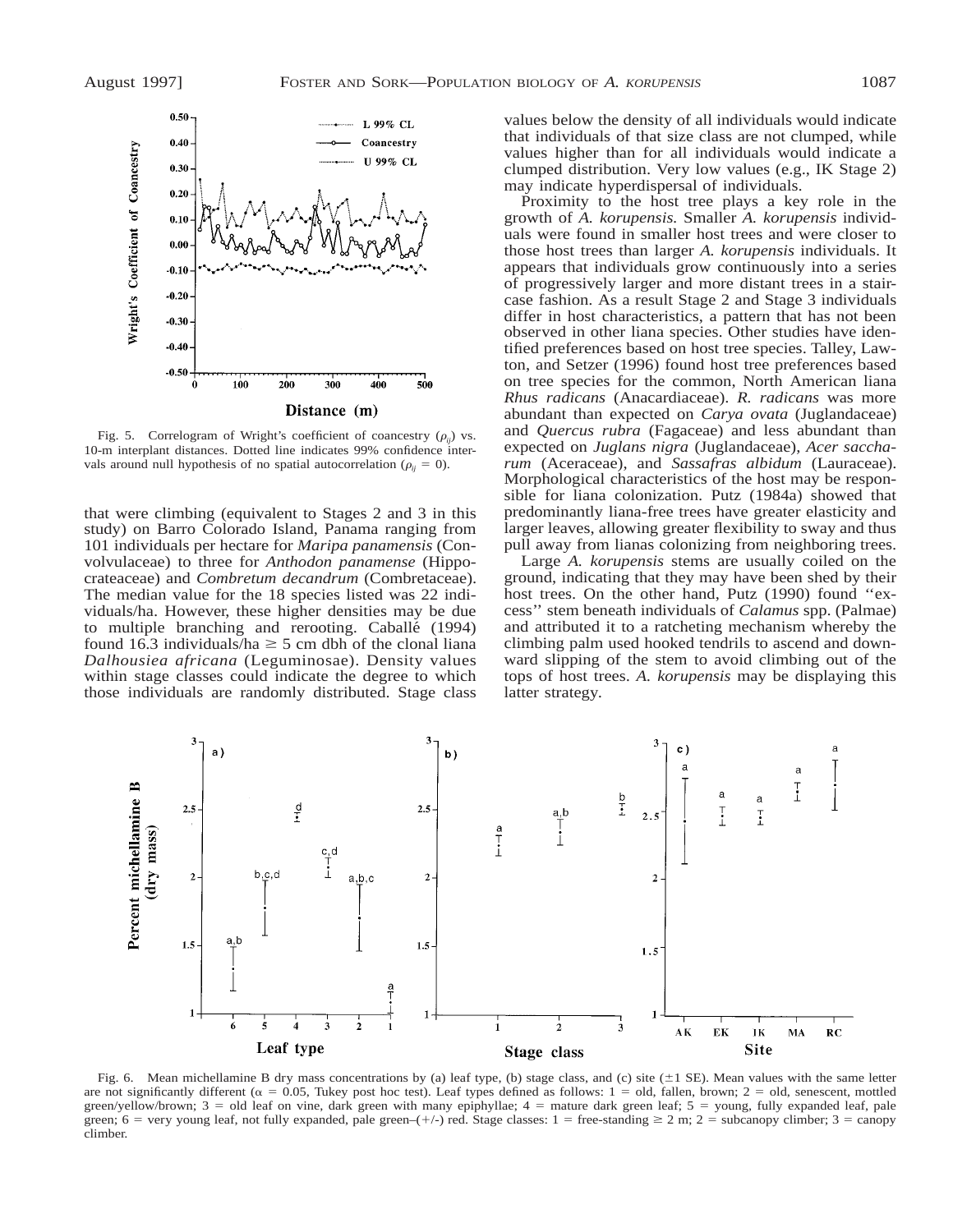*Genetic variation within and among sites*—Genetic variation in *A. korupensis* is much lower than commonly found in angiosperms or other tropical species: a summary of 322 long-lived woody taxa show much higher levels of genetic variation (Hamrick, Godt, and Sherman-Broyles, 1992) with 59.5 ( $\pm$  2.6 SE) percentage polymorphic loci  $(P_s)$ , 2.10 ( $\pm$  0.07 SE) alleles per locus  $(A_s)$ , and 0.183 ( $\pm$  0.011 SE) average heterozygosity ( $H_{\text{es}}$ ). The 38 tropical taxa included show a similar pattern, although the effective number of alleles  $(A_{\infty})$  is lower. More recently Hamrick (1994) concurred that tropical woody plants have lower levels of within-species  $(P_s \text{ and } H_{es})$ and within-population ( $P_{\rm P}$  and  $H_{\rm ep}$ ) variation than do temperate woody taxa. He attributes this difference not to life history characteristics but rather to low densities of reproductive individuals for tropical species. Levels of genetic diversity in locally endemic plants are lower than in widespread taxa (Hamrick, Godt, and Sherman-Broyles 1992), a pattern further supported by this study. Similarly, Godt and Hamrick (1991) attribute high levels of variation for the perennial vine *Lathyrus latifolius* (Leguminosae) to its widespread distribution.

In addition to low population density and small geographic range as explanations of low diversity, homogeneity of soil type, rainfall, and elevation within *A. korupensis* habitat could reduce selective pressure on population differentiation since the time when speciation occurred from a common ancestor. The Korup region appears to be the center of diversity for West African Ancistrocladaceae with three allopatric species occurring in the park region. Moreover, Korup was one of three forest refugia in the Guineo-Congo Region during the Pleistocene (Newbery and Gartlan, 1996). This temporal homogeneity in forest type may have mitigated past selective pressure toward diversification in *A. korupensis.*

Another possible explanation for low levels of genetic variation is apomixis. Novak and Mack (1995) found levels of allozyme diversity similar to *A. korupensis* for an apomictic vine, *Bryonia alba* (Cucurbitaceae)  $(A_p = 1.19)$ ,  $P_p = 14.9$ ). While apomictic species are characterized by low seed set (Murawski, 1996), a pattern reflected in the frequency of *A. korupensis* seedlings found beneath most host trees, they also have higher values of observed heterozygosity than those expected under Hardy-Weinberg equilibrium, a relationship not observed in this study.

The inbreeding coefficient among sites was high (mean  $F_{\text{IS}} = 0.455$ ). This  $F_{\text{IS}}$  value is equivalent to full sibling mating or a mixed mating system of half sibling and selfpollination. Low adult densities could promote a high degree of self fertilization. Parker (1988) found that high levels of inbreeding in the annual vine *Amphicarpaea bracteata* (Leguminosae) were due to its cleistogamous flowers and high proportion of seeds produced from selfing. Low population densities and high inbreeding rates for *A. korupensis* support early predictions on mating systems for tropical plants (e.g., Dobzhansky 1950; Fedorov, 1966). More recent reviews (e.g., Murawski, 1996) show that outcrossing rates are high but that high inbreeding rates may be explained by low population densities. The latter is certainly true of *A. korupensis.* If we preclude selfing, the short seed dispersal distances observed in this study could be creating highly related individuals in close proximity to one another. The results of nearest-neighbor matings can create high inbreeding values like those in this study without relying on selection or other deterministic forces (Turner, Stephens, and Anderson, 1982).

The level of differentiation among subpopulations in *A. korupensis* was moderate (mean  $F_{ST} = 0.1153$ ) and conforms to values for other tropical woody species. The average  $G_{ST}$  (the weighted mean of  $F_{ST}$  values across loci) for tropical woody species is 0.119 or 12% of genetic variation resident in each subpopulation (Hamrick, Godt, and Sherman-Broyles, 1992). Thus, the level of genetic structure of *A. korupensis* is typical of other tropical plant species. This pattern is also supported by *A. korupensis* density values. Williams (1994) found higher subpopulation differentiation and inbreeding values in low-density, patchy populations than in high-density populations of three temperate herb species.

To gain more insight about fine-scale genetic structure, it is useful to examine a genetic autocorrelation analysis. The correlogram for *A. korupensis* displayed a significant degree of relatedness within sites at distance classes of 20–30 m and 260 m. The high  $r_{ii}$  values at small distance classes are consistent with the higher  $F_{\text{IS}}$  values we observed. Loiselle et al. (1995) found significant relatedness at the small distance class in *Psychotria officinalis* (Rubiaceae), and Sork, Huang, and Wiener (1993) found significant relatedness for adult *Quercus rubra* (Fagaceae) between 5 and 20 m. In both studies the authors suggest restricted seed dispersal. Williams (1994) concurs, having found significant levels of relatedness (using Moran's *I*) for both the gravity-dispersed species, *Cryptotaenia canadensis* (Umbelliferae) (1–8 m) and animal-dispersed species, *Sanicula odorata* (Umbelliferae) (1–4 m). Campbell and Dooley (1992) also found significant levels of autocorrelation at short distances (1–4 m) in *Ipomopsis aggregata* (Polemoniaceae), less than they predicted from IBD models. While autocorrelation techniques may therefore be overestimating levels of gene flow, their  $F_{ST}$  values were inconsistent with values from this study. Knowles, Perry and Foster (1992) found conflicting autocorrelation patterns in *Larix laricina* (Pinaceae) from two anthropogenically disturbed sites. Significant levels of spatial genetic structure (5–20 m) were present at the recovered clearcut and were attributed to limited seed dispersal. Surprisingly, a regenerated field of the same age showed no spatial genetic structure. Evidence from these studies, therefore, suggests that spatial structure in *A. korupensis* is due to limited seed dispersal.

*Michellamine B content*—Analysis of michellamine B content reveals two predictors for estimating the alkaloid's content in *A. korupensis.* The most important factor is leaf type. Levels of michellamine B are low in young leaves, increase to peak in fully expanded leaves, and decline as leaves become covered with epiphylls and senesce. Our knowledge of liana leaves is limited, yet some results are important for the understanding and management of *A. korupensis.* Putz (1983) found a significant correlation of 0.819 between total aboveground dry biomass and stem dbh for 12 Venezuelan liana species. Lianas account for a small portion of the total forest biomass but contribute a much larger portion of the total litter biomass. Burnham (1994) found that vines and lianas represented 13–22% of the species in each litter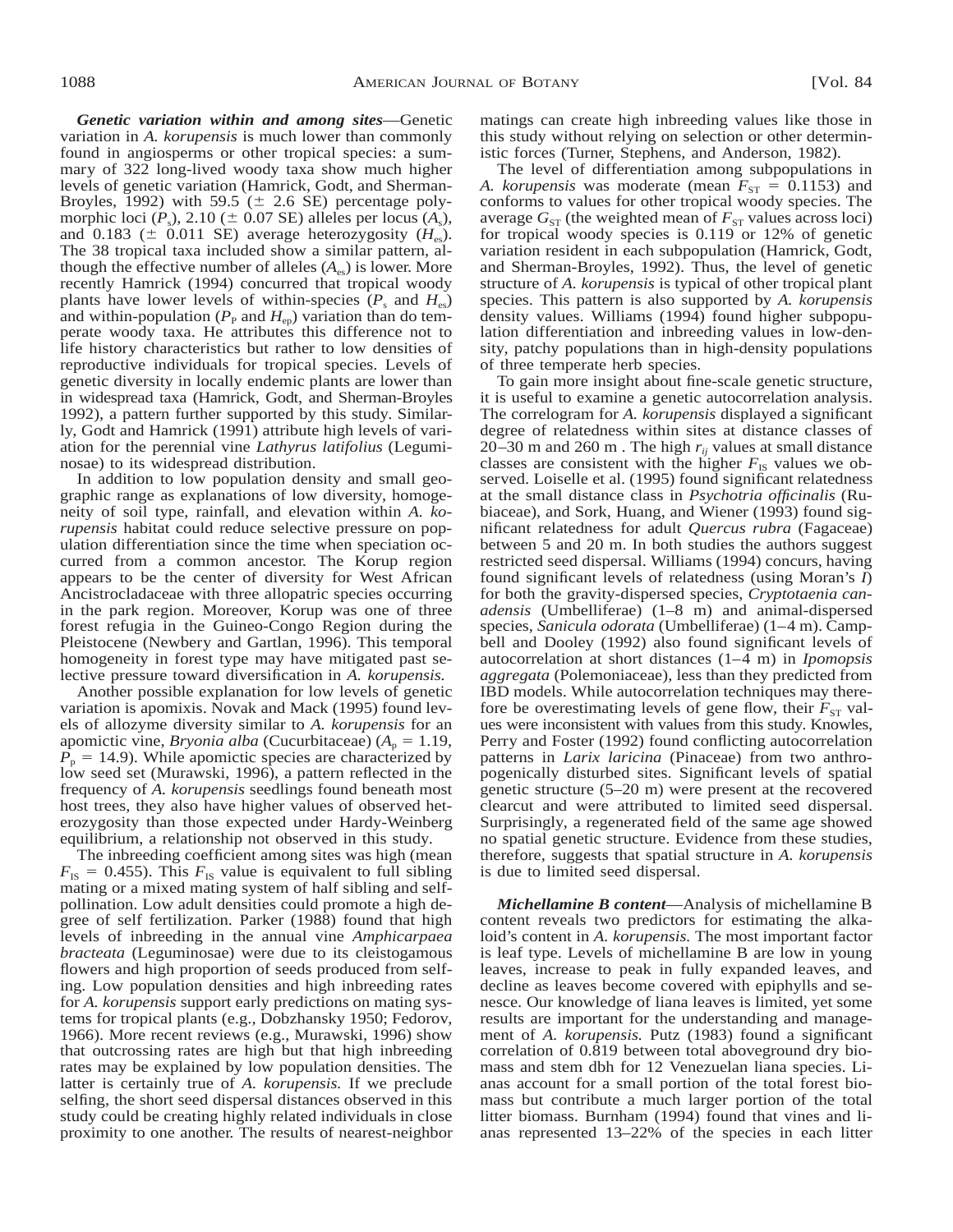sample from lowland Peruvian rain forest. Hladik (1974) found that liana leaves represent 36% of the leaffall biomass for a Gabonese rain forest, suggesting that lianas have a much higher turnover rate than trees. Gentry (1983) proposes that tropical lianas have a greater ratio of litter production to wood production than tropical trees and that this explains the ''excess'' of litter production compared to temperate forests. *A. korupensis* appears to have an expectedly high leaf turnover rate as well. Individuals that were stripped of all leaves for michellamine B extraction showed all six leaf types after only 12 mo (Thomas et al., 1994). *A. korupensis* individuals found in treefall gaps covered large areas of the gap with terminal rosette-leafed branches. Erect, hooked branches with single, alternate leaves were found along the edge of the gaps. Similarly, Peñalosa (1983) found the formation of dimorphic shoot types based on light conditions.

Michellamine B content in leaves is also a function of stage class. The analysis showed that Stage 3 plants produced more michellamine B than did free-standing individuals, but Stage 2 individuals did not differ significantly from either of the other two stages. Perhaps additional light resources available to canopy individuals are responsible for the higher michellamine levels. Hladik (1978), however, found that the distribution of alkaloids did not differ between emergent and medium-sized species, between liana and tree species, nor between common and rare species in the Ipassa forest of Gabon.

*Conservation of Ancistrocladus korupensis*—*A. korupensis* is limited to  $\sim$  15000 ha with  $\sim$  10000 ha of suitable habitat in southwestern Cameroon. Most of this area is currently protected within Korup National Park, but the large EK site is unprotected. This site has the second highest density but is much larger in area than the RR site and therefore contains the highest number of individuals. It also contains high levels of genetic variation ( $P_P = 14.3$ ) and is the only site with the ME-1-a and 6-PGD-1-c alleles. Furthermore, there is significant population differentiation among subpopulations. Habitat fragmentation within subpopulations jeopardizes rare alleles and promotes the loss of diversity through genetic drift. Despite high levels of michellamine B in Stage 3 individuals, destructively harvesting them is imprudent because there are too few Stage 1 and Stage 2 individuals to replace them. These stages each contain only approximately one-third the number of individuals of the Stage 3 class.

The genetic data suggest that variation as measured by allozymes in *A. korupensis* is very low. Such genetic homogeneity may be precarious for an economically important plant. Low levels of genetic variation may constrain adaptation to changing environments, although plants may be phenotypically plastic and respond adequately without changes in gene frequencies. Because the genetic variation occurs at such low frequencies (i.e., rare alleles), efforts should be made to protect all sites and prevent the loss of these alleles through genetic drift. Rare alleles become more threatened by loss through drift as habitats are fragmented (Hamrick, 1994). Efforts should be made to maintain the integrity of the existing

population and avoid habitat destruction where *A. korupensis* grows.

In conclusion, *Ancistrocladus korupensis* is a species characterized ecologically by a small geographical range with  $\sim 25000$ –125 000 individuals within an area of 10 000 ha. While this number of individuals is probably stable, threats due to habitat destruction are more serious. Every effort should be made to protect the Ekundu Kundu Road site to avoid the loss of this particularly important site. Stage class and diameter size distributions reflect a species that is dominated by larger individuals. This distribution indicates that harvesting wild individuals jeopardizes the stability of the species since there are too few smaller individuals to replace them. Additional ecological data show that *A. korupensis* is reproductively challenged. For example, sexual reproduction based on seedling distributions and frequencies is episodic and infrequent. Unlike other lianas (Caballé, 1977; Peñalosa, 1984), *A. korupensis* does not appear to reproduce vegetatively in the wild.

Genetic data indicate that *A. korupensis* is somewhat depauperate in genetic variation, with most sites harboring at least one rare allele. We found high levels of inbreeding and expected levels of population differentiation. Fine-scale genetic structure reveals that individuals separated by 20–30 m were more related than would be predicted using a random mating model. Chemical data indicate that the highest michellamine levels are found in mature leaves within leaf type and canopy climbers within stage class. Finally, the rational management of *A. korupensis* will require preservation of its current habitat and cultivation for leaf harvesting.

### LITERATURE CITED

- ACQUAAH, G. 1992. Practical protein electrophoresis for genetic research. Dioscorides Press, Portland, OR.
- BALÉE, W., AND D. G. CAMPBELL. 1990. Evidence for the successional status of liana forest (Xingu River Basin, Amazonian Brazil). *Biotropica* 22: 36–47.
- BATSCHELET, E. 1981. Circular statistics in biology. Academic Press, New York, NY.
- BOYD, M. R., Y. F. HALLOCK, J. H. CARDELLINA II, K. P. MANFREDI, J. W. BLUNT, J. B. MCMAHON, R. W. BUCKHEIT, JR., G. BRINGMANN, M. SCHÄFFER, G. M. CRAGG, D. W. THOMAS, AND J. G. JATO. 1994. Anti-HIV michellamines from *Ancistrocladus korupensis. Journal of Medicinal Chemistry* 37: 1740–1745.
- BRINGMANN, G. 1985. Biomimetische Synthesen beider Molekülhälften der *Ancistrocladus*-und der *Triphyophyllum*–Alkaloide aus gemeinsamen Vorstufen. *Liebigs Annalen der Chemie* 1985: 2126–2134.
- . 1986. The naphthyl isoquinoline alkaloids. *In* A. Brossi [ed.], The alkaloids, vol. 29, 141–184, Academic Press, London.
- . 1995. Michellamines—new antiviral alkaloids from African plants. *In* D. Loew and N. Rietbrock [eds.], Phytopharmaka in Forschung und klinischer Anwendung, 113–128. Steinkopff, Darmstadt.
- , R. D. HALLER, S. BÄR, M. A. ISAHAKIA, AND S. A. ROBERTSON. 1994a. *Ancistrocladus robertsoniorum* J. Léonard: eine erst spät entdeckte *Ancistrocladus*-Art. *Der Palmengarten* 58: 148–153.
- , S. HARMSEN, J. HOLENZ, T. GEUDER, R. GÖTZ, P. A. KELLER, R. WALTER, Y. F. HALLOCK, J. H. CARDELLINA II, AND M. R. BOYD. 1994b. 'Biomimetic' oxidative dimerization of korupensamine A: completion of the first total synthesis of michellamines A, B, and C. *Tetrahedron* 50: 9643–9648.
- , F. POKORNY, H. REUSCHER, D. LISCH, AND L. AKE´ ASSI. 1990. Novel Ancistrocladaceae *and* Dioncophyllaceae type naphthyliosquinoline alkaloids from *Ancistrocladus abbreviatus*: a phylogenetic link between the two families? *Planta Medica* 56: 496–497.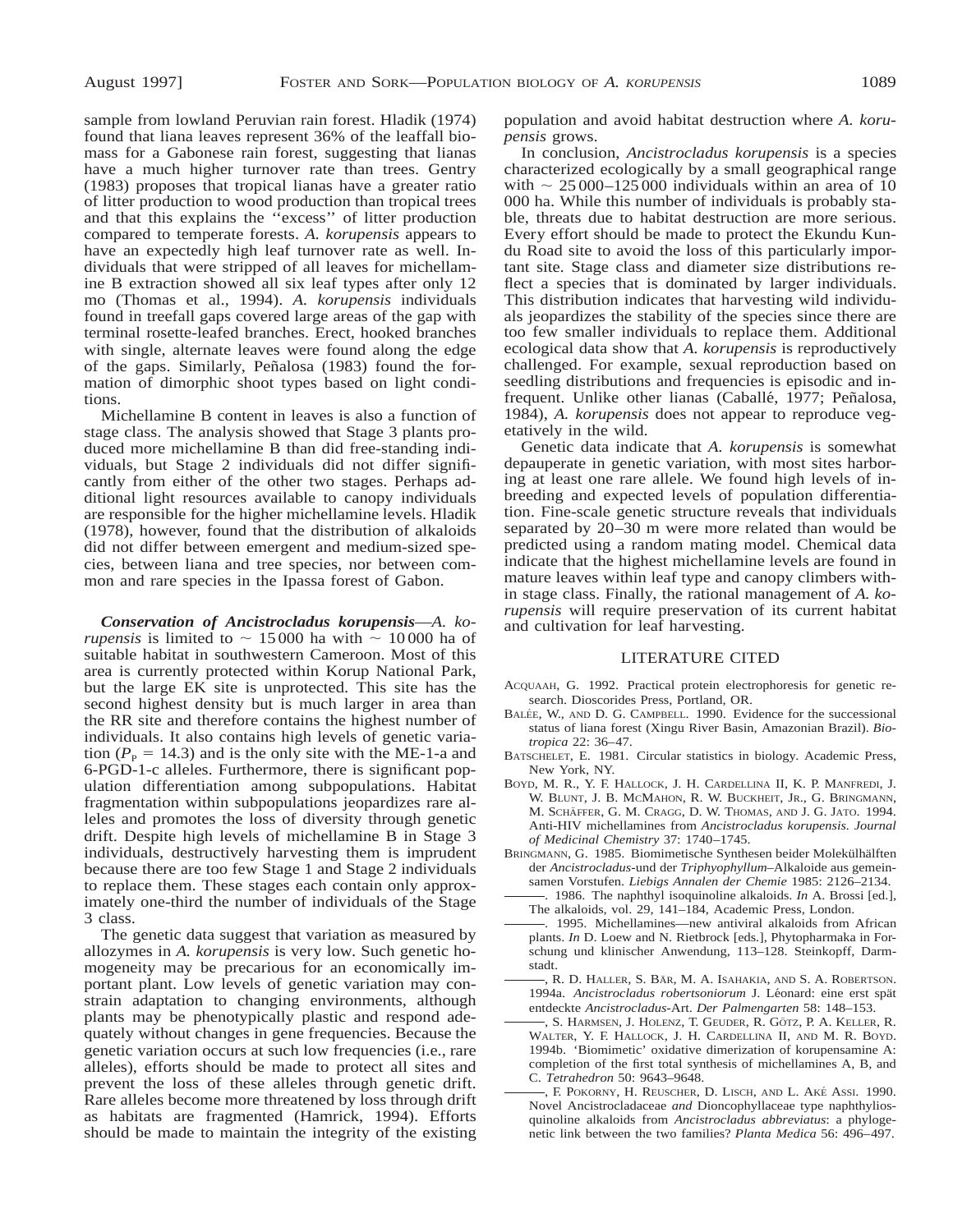, AND H. D. ZINSMEISTER. 1991. *Ancistrocladus*, eine botanisch und chemisch bemerkenswerte Gattung. *Der Palmengarten* 55: 13–18.

- –, R. ZAGST, M. SCHÄFFER, Y. F. HALLOCK, J. H. CARDELLINA II, AND M. R. BOYD. 1993. The absolute configuration of michellamine B, a ''dimeric'', anti-HIV-active naphthylisoquinoline alkaloid. *Angewandte Chemie International Edition in English* 32: 1190– 1191.
- BURNHAM, R. J. 1994. Patterns in tropical leaf litter and implications for angiosperm paleobotany. *Review of Palaeobotany and Palynology* 81: 99–113.
- CABALLÉ, G. 1977. Multiplication végétative en forêt du Gabon de la liane *Entada scelerata* (Mimosoideae). *Adansonia*, sér. 2, 17: 215– 220.
- . 1984. Essai sur la dynamique des peuplements de lianes ligneuses d'une forêt du Nord-Est du Gabon. Revue d'Ecologie (Terre *et Vie)* 39: 3–35.
- . 1994. Ramet proliferation by longitudinal splitting in the Gabonese rain forest liana *Dalhousiea africana* S. Moore (Papilionaceae). *Biotropica* 26: 266–275.
- CAMERON, K. M., M. W. CHASE, AND S. M. SWENSEN. 1995. Molecular evidence for the relationships of *Triphyophyllum* (Dioncophyllaceae) and *Ancistrocladus* (Ancistrocladaceae). *American Journal of Botany* 82 (Supplement): 117–118 (Abstract).
- CAMPBELL, D. R., AND J. L. DOOLEY. 1992. The spatial scale of genetic differentiation in a humingbird-pollinated plant: comparison with models of isolation by distance. *American Naturalist* 139: 735–748.
- CAMPBELL, E. J. F., AND D. MCC. NEWBERY. 1993. Ecological relationships between lianas and trees in lowland rain forest in Sabah, East Malaysia. *Journal of Tropical Ecology* 9: 469–490.
- CAUGHLEY, G. 1994. Directions in conservation biology. *Journal of Animal Ecology* 63: 215–244.
- COCKERHAM, C. C., AND B. S. WEIR. 1993. Estimation of gene flow from F-statistics. *Evolution* 47: 855–863.
- CREMERS, G. 1974. Architecture de quelques lianes d'Afrique tropicale. 2. *Candollea* 29: 57–110.
- CRONQUIST, A. 1981. An integrated system of classification of flowering plants. Columbia University Press, New York, NY.
- DEWEY, S. E., AND J. S. HEYWOOD. 1988. Spatial genetic structure in a population of *Psychotria nervosa.* I. Distribution of genotypes. *Evolution* 42: 834–838.
- DOBZHANSKY, T. 1950. Evolution in the tropics. *American Scientist* 38: 209–221.
- ERDTMAN, G. 1958. A note on the pollen morphology in the Ancistrocladaceae and Dioncophyllaceae. Veröffentlichungen des Geobo*tanischen Institutes Ru¨bel in Zu¨rich* 33: 47–49.
- FEDOROV, A. A. 1966. The structure of the tropical rain forest and speciation in the humid tropics. *Journal of Ecology* 54: 1–11.
- GARTLAN, J. S., D. MCC. NEWBERY, D. W. THOMAS, AND P. G. WATER-MAN. 1986. The influence of topography and soil phosphorus on the vegetation of Korup Forest Reserve, Cameroun. *Vegetatio* 65: 131–148.
- GENTRY, A. H. 1983. Lianas and the ''paradox'' of contrasting latitudinal gradients in wood and litter production. *Tropical Ecology* 24: 63–67.
- . 1993. Diversity and floristic composition of lowland tropical forest in Africa and South America. *In* P. Goldblatt [ed.], Biological relationships between Africa and South America. Proceedings of the 37th Annual Systematics Symposium, held at Missouri Botanical Garden, 4–6 October 1990, 500–547. Yale University Press, New Haven, CT.
- GILG, E. 1925. Ancistrocladaceae. *In* A. Engler, and K. Prantl [eds.], Die natürlichen Pflanzenfamilien, 2d ed., 21: 589–592. Wilhelm Engelmann, Leipzig.
- GODT, M. J. W., AND J. L. HAMRICK. 1991. Genetic variation in *Lathyrus latifolius* (Leguminosae). *American Journal of Botany* 78: 1163–1171.
- HALLE´, N. 1973. Crochets de lianes du Gabon: *Ancistrocladus* et *Anacolosa* (Ancistrocladacées et Olacacées). *Adansonia*, sér. 2, 13: 299–306.
- HALLOCK, Y. F., J. DAI, H. R. BOKESCH, K. B. DILLAH, K. P. MANFREDI, J. H. CARDELLINA II, AND M. R. BOYD. 1994a. Preparative separation of naphthyltetrahydroisoquinoline alkaloids from *Ancistro-*

*cladus korupensis* by centrifugal partition chromatography. *Journal of Chromatography A* 688: 83–88.

- , K. P. MANFREDI, J. W. BLUNT, J. H. CARDELLINA II, M. SCHÄFFER, K.-P. GULDEN, G. BRINGMANN, A. Y. LEE, J. CLARDY, G. FRANCOIS, AND M. R. BOYD. 1994b. Korupensamines A-D, novel antimalarial alkaloids from *Ancistrocladus korupensis. Journal of Organic Chemistry* 59: 6349–6355.
- HAMRICK, J. L. 1994. Genetic diversity and conservation in tropical forests. *In* R. M. Drysdale, S. E. T. John, and A. C. Yapa [eds.], Proceedings of the International Symposium on Genetic Conservation and Production of Tropical Tree Seed. ASEAN-Canada Forest Tree Seed Centre, Mauk Lek.
- , AND M. J. W. GODT. 1994. Genetic diversity in southeastern endemic plant species. *Bulletin of the Ecological Society of America* 75 (Supplement 2): 86 (Abstract).
- , AND S. L. SHERMAN-BROYLES. 1992. Factors influencing levels of genetic diversity in woody plant species. *New Forests* 6: 95–124.
- , AND M. D. LOVELESS. 1986. Isozyme variation in tropical trees: procedures and preliminary results. *Biotropica* 18: 201–207.
- HARTL, D. L. 1988. A primer of population genetics. Sinauer, Sunderland, MA.
- HEYWOOD, J. S. 1991. Spatial analysis of genetic variation in plant populations. *Annual Review of Ecology and Systematics* 22: 335– 355.
- HLADIK, A. 1974. Importance des lianes dans la production foliaire de la forêt équatoriale du Nord-Est du Gabon. Comptes Rendus Heb*domadaires des Se´ances de l'Acade´mie des Sciences, D, Sciences Naturelles* 278: 2527–2530.
- . 1978. Phenology of leaf production in rain forest of Gabon: distribution and composition of food for folivores. *In* G. G. Montgomery [ed.], The ecology of arboreal folivores. Smithsonian Institution Press, Washington, DC.
- HOBBS, P. D., V. UPENDER, J. LIU, D. J. POLLART, D. W. THOMAS, AND M. I. DAWSON. 1996. The first stereospecific synthesis of michellamine B. *Chemical Communications*: 923–924.
- HUTCHINSON, J. 1973. The families of flowering plants, 3rd ed. Oxford University Press, New York, NY.
- KENG, H. 1967. Observations on *Ancistrocladus tectorius. Gardens' Bulletin, Singapore* 22: 113–121.
- . 1970. Further observations on *Ancistrocladus tectorius* (Ancistrocladaceae). *Gardens' Bulletin, Singapore* 25: 235–237.
- KEPHART, S. R. 1990. Starch gel electrophoresis of plant isozymes: a comparative analysis of techniques. *American Journal of Botany* 77: 693–712.
- KNOWLES, P., D. J. PERRY, AND H. A. FOSTER. 1992. Spatial genetic structure in two tamarack [*Larix laricina* (Du Roi) K. Koch] populations with differing establishment histories. *Evolution* 46: 572– 576.
- LÉONARD, J. 1982. Ancistrocladaceae. *In* P. Bamps [ed.], Flore d'Afrique central (Zaire, Rwanda, Burundi), 1–9. Jardin Botanique National de Belgique, Brussels.
- -. 1984. Ancistrocladus robertsoniorum J. Léonard (Ancistrocladaceae), espèce nouvelle du Kenya. *Bulletin du Jardin Botanique National de Belgique* 54: 465–470.
- . 1986. Ancistrocladaceae. *In* R. M. Polhill [ed.], Flora of tropical east Africa, 1–4. A. A. Balkema, Rotterdam.
- LI, C. C., AND D. G. HORVITZ. 1953. Some methods of estimating the inbreeding coefficient. *American Journal of Human Genetics* 5: 107–117.
- LIENGSIRI, C., C. PIEWLUANG, AND T. J. B. BOYLE. 1990. Starch gel electrophoresis of tropical trees: a manual. ASEAN-Canada Forest Tree Seed Centre, Muak Lek.
- LOISELLE, B. A., V. L. SORK, J. NASON, AND C. GRAHAM. 1995. Spatial genetic structure of a tropical understory shrub, *Psychotria officinalis* (Rubiaceae). *American Journal of Botany* 82: 1420–1425.
- MABBERLEY, D. J. 1993. The plant-book. Cambridge University Press, New York, NY.
- MANFREDI, K. P., J. W. BLUNT, J. H. CARDELLINA II, J. B. MCMAHON, L. L. PANNELL, G. M. CRAGG, AND M. R. BOYD. 1991. Novel alkaloids from the tropical plant *Ancistrocladus abbreviatus* inhibit cell killing by HIV-1 and HIV-2. *Journal of Medicinal Chemistry* 34: 3402–3405.